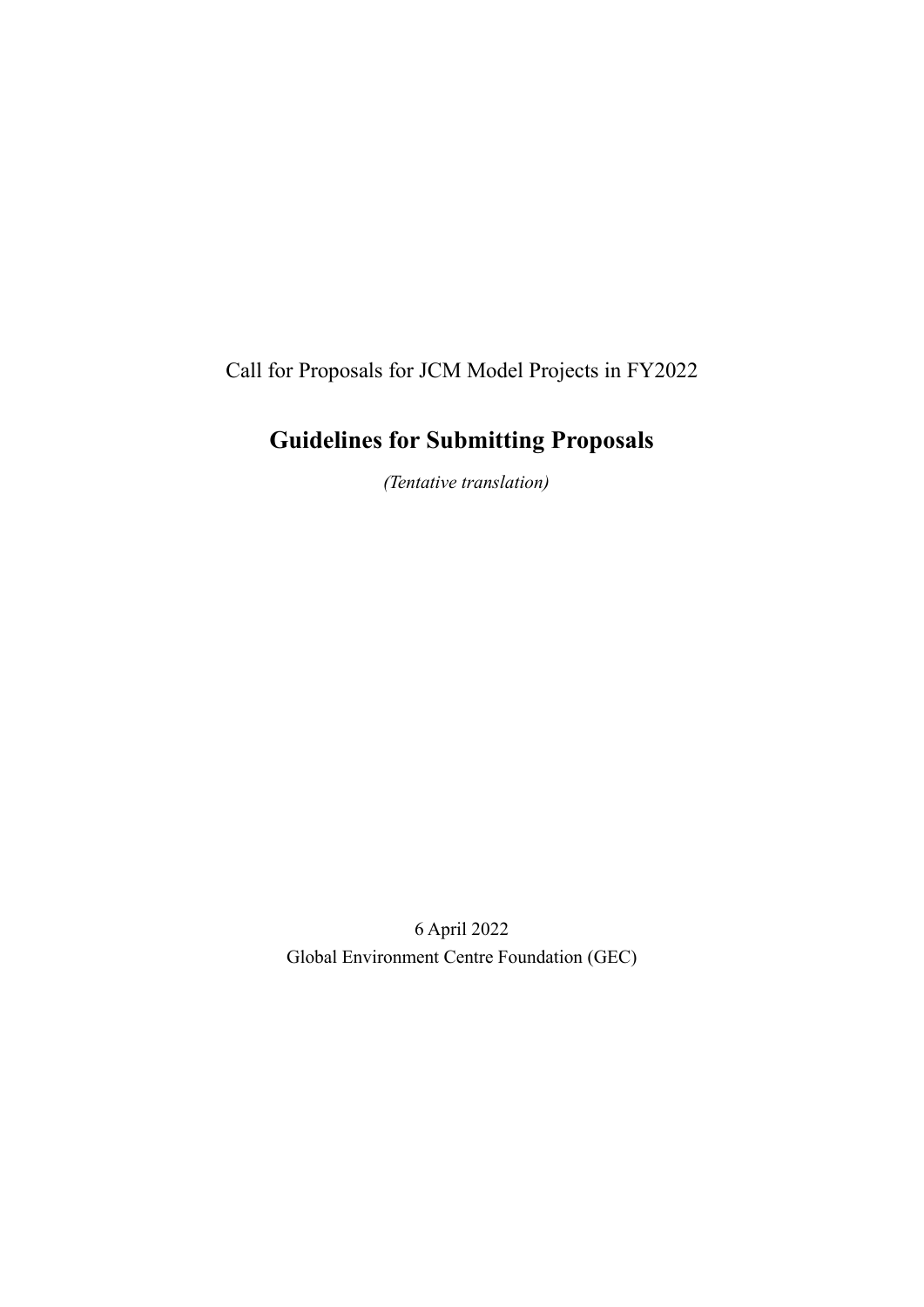# **Table of Contents**

| 1.                 |  |
|--------------------|--|
| 2.                 |  |
|                    |  |
|                    |  |
|                    |  |
|                    |  |
|                    |  |
|                    |  |
|                    |  |
|                    |  |
|                    |  |
|                    |  |
| 3.                 |  |
|                    |  |
|                    |  |
|                    |  |
| $\boldsymbol{4}$ . |  |
|                    |  |
|                    |  |
|                    |  |
|                    |  |
|                    |  |
|                    |  |
|                    |  |
|                    |  |
|                    |  |
|                    |  |
|                    |  |
| 5.                 |  |
|                    |  |
|                    |  |
|                    |  |
|                    |  |
|                    |  |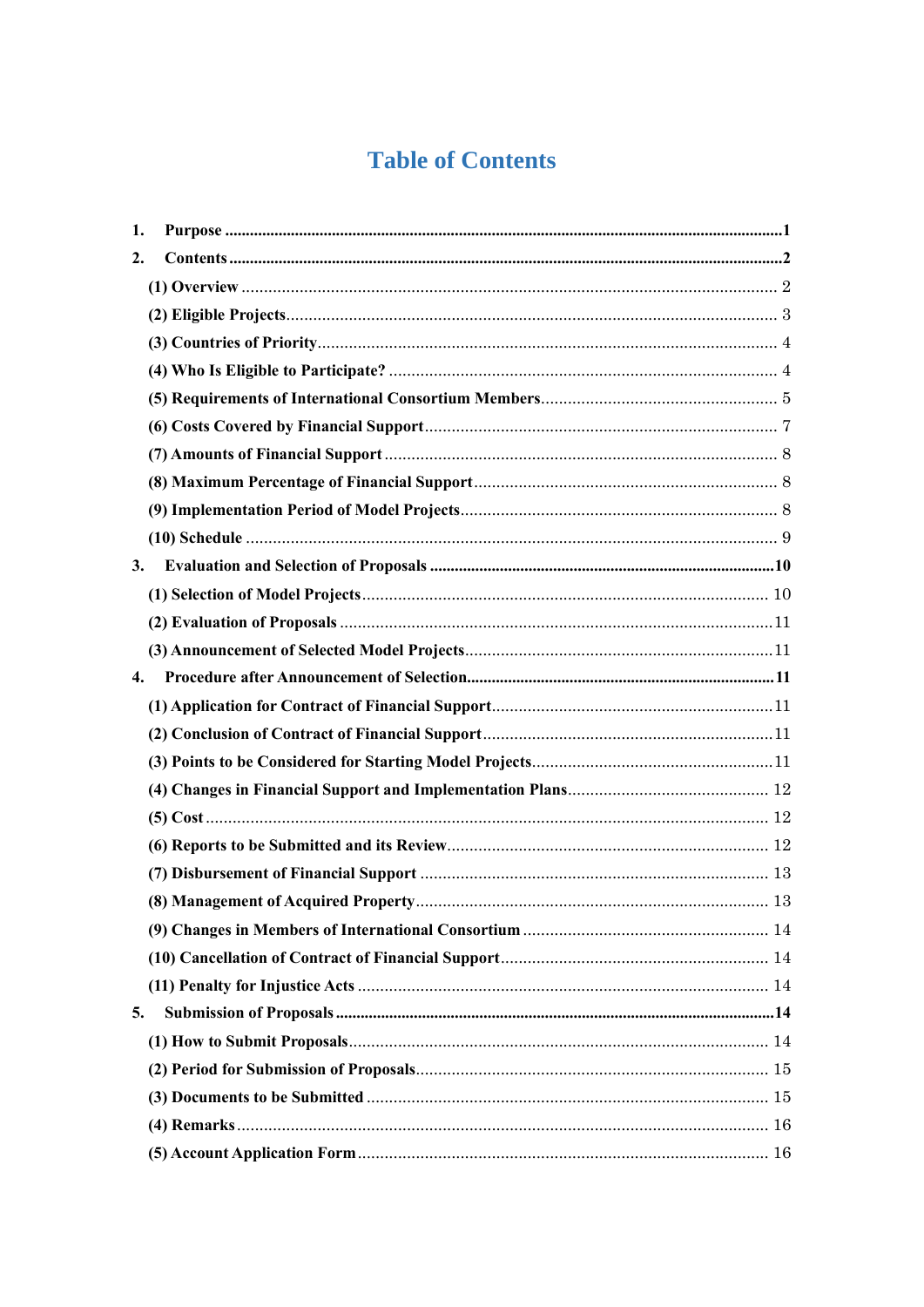| 6. |                                                                                        |  |
|----|----------------------------------------------------------------------------------------|--|
| 7. | Note 18                                                                                |  |
|    |                                                                                        |  |
|    |                                                                                        |  |
|    |                                                                                        |  |
|    | Annex 2 Categorization by applied technology type, Number of JCM model project by each |  |
|    |                                                                                        |  |
|    |                                                                                        |  |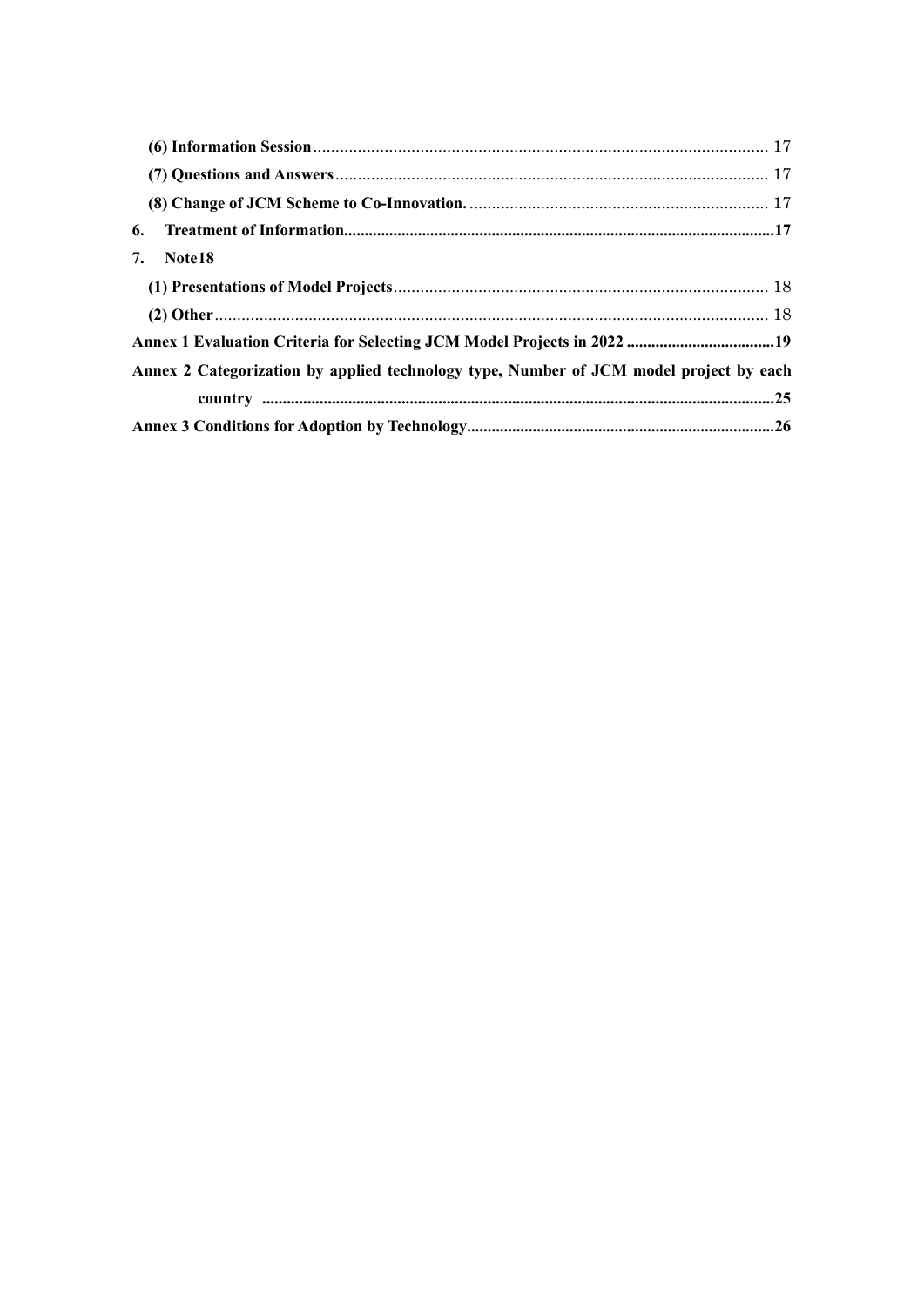#### <span id="page-3-0"></span>**1. Purpose**

Japan establishes and implements the Joint Crediting Mechanism (hereinafter referred to as "the JCM") in order to both appropriately evaluate contributions from Japan to greenhouse gas (GHG) emission reductions or removals in a quantitative manner achieved through the diffusion of decarbonizing technologies, products, systems, services, and infrastructure as well as implementation of mitigation actions in developing and other countries, to use them to achieve Japan's NDC (Nationally Determined Contribution).

Starting from Mongolia in January 2013, Japan has established the JCM with 17 partner countries (Mongolia, Bangladesh, Ethiopia, Kenya, Maldives, Viet Nam, Lao PDR, Indonesia, Costa Rica, Palau, Cambodia, Mexico, Saudi Arabia, Chile, Myanmar, Thailand and Philippines) as of 6 April 2022.

In order to support the implementation of candidate JCM projects, Ministry of the Environment, Japan (hereinafter referred to as "MOEJ") has been implementing the "JCM Model Projects (hereinafter referred to as "model project")," which includes collaboration with projects supported by the Japan International Cooperation Agency (JICA) and government-affiliated financial institutions.

The purpose of this model project is to financially support the implementation of projects which reduce GHG emissions by utilizing leading decarbonizing technologies in developing and other countries, and in return, to acquire JCM credits for achievement of Japan's GHG emission reduction target. Moreover, along with the Infrastructure System Overseas Development Strategy 2025 (Economic Cooperation Infrastructure Strategy Council in December 2020), the Decarbonization Infrastructure Initiative (MOEJ in June 2021), the Plan for Global Warming Countermeasures ( Cabinet Decision in October 2021), and Implementation of Article 6 following COP26 ( MOEJ in November 2021), etc., the JCM model project aims to contribute to global GHG emission reductions through the diffusion of leading decarbonizing technologies while considering the needs of the partner countries.

In the fiscal year 2020, a scheme named "JCM Eco Lease Scheme" was introduced by MOEJ for further promotion of the model projects. This new scheme has an advantage in reducing the reporting burden of representative participants with shorter monitoring period and simple proposal document.

Unique rules and conditions applied to the JCM Eco Lease Scheme are explained in the related chapters.

In FY2022, Call for Proposals of Program to Demonstrate Decarbonizing Technology for Realizing Co-Innovation (hereinafter referred to as "Co-Innovation") starts at the same time as Financing Programme for JCM Model Projects. Depending on the content of the proposal, applicants will be able to change to Co-Innovation even after the submission of proposal.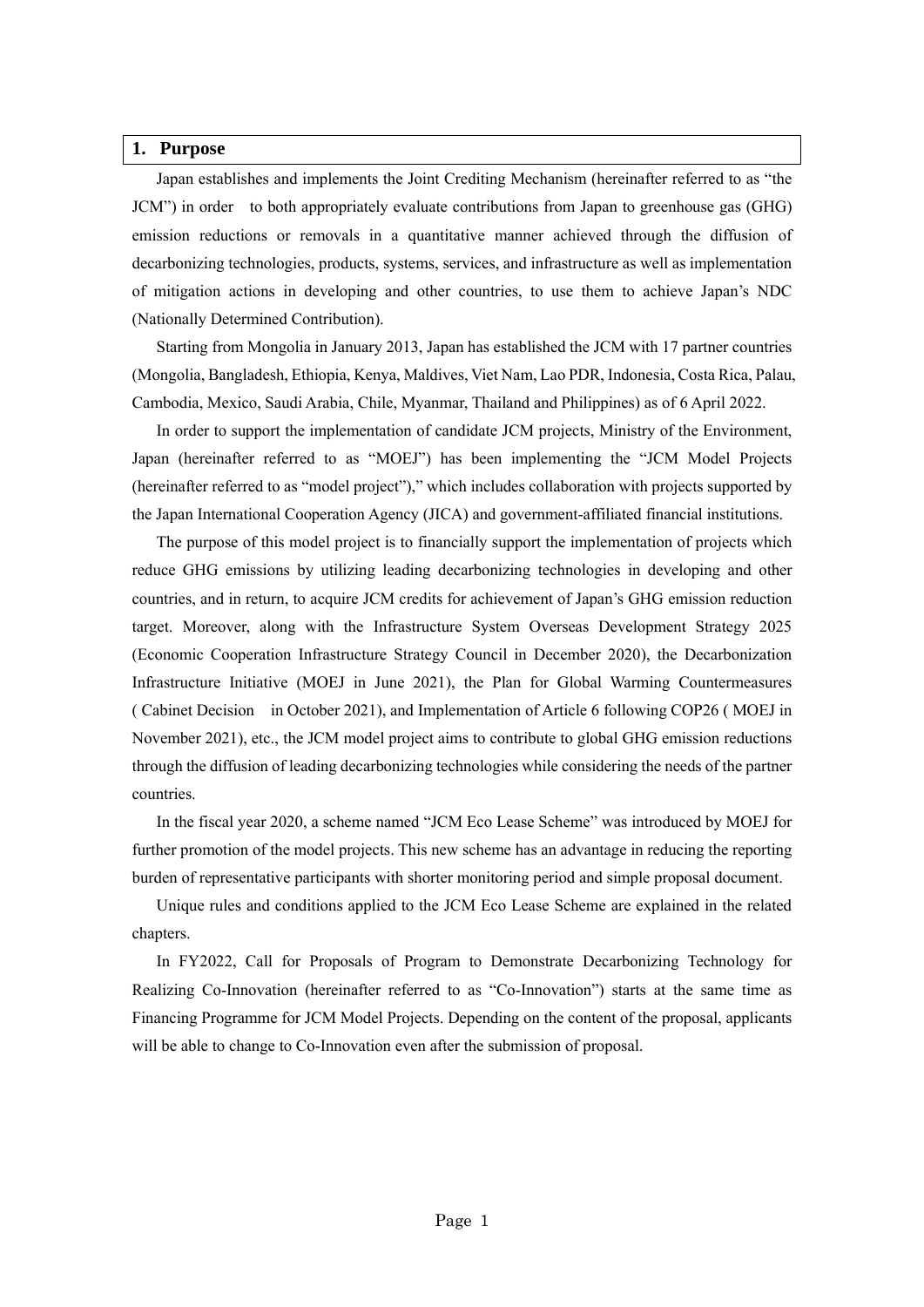## <span id="page-4-0"></span>**2. Contents**

### <span id="page-4-1"></span>**(1) Overview**

Participants in the model project shall implement a project to reduce GHG emissions utilizing leading decarbonizing technologies, and also shall conduct measurement, reporting and verification (MRV) of GHG emission reductions. In a JCM partner-country, participants shall conduct the following procedures of their relevant project for the issuance of JCM credits following to 2. (5) Requirements of International Consortium Members.

(a) Application for registration as JCM Project:

Participants shall apply their relevant project to be registered as a JCM project, including developing a Project Design Document (PDD), conducting a local stakeholder consultation (LSC) as a part of development of PDD, and cooperating with a Third-Party Entity (TPE) which implements validation of their relevant project. In principle, application for registration should be conducted within 1 year from the start of the operation of the facilities/equipment introduced by the project. In order to apply for registration of JCM project, it is necessary to develop an appropriate JCM methodology approved by the Joint Committee. Participants shall develop a JCM methodology by themselves or cooperate with JCM methodologies developers, by providing necessary information for the development of JCM methodology(ies) which is applicable to the relevant project, etc. In the JCM Eco Lease Scheme, participants shall not develop new methodology(ies). In principle, participants can propose a project when already approved or proposed JCM methodology(ies) is available.

(b) Monitoring

Participants shall conduct monitoring to quantitate the effects of the facilities/equipment on GHG emission reductions based on a MRV methodology approved or expected to be approved by the Joint Committee. And participants shall report the results and operation of the facilities/equipment to MOEJ on an annual basis until the end of legal durable years of the facilities/equipment as stipulated by the Japanese law, under the condition that the JCM bilateral document is valid for the partner county. Additionally, if there is a period during which the reduction amount cannot be measured due to the responsibility of the participants, that period will be added to legal durable years. Please note that MOEJ may share the results of monitoring with partner country government.

(c) Request for Issuance of JCM Credits

Based on the approved JCM methodology(ies), participants shall request for issuance of JCM credits by using the monitoring results. The issuance includes development of a monitoring report, verification by a TPE, and submission of "JCM Credits Issuance Request" to a JCM Joint Committee. However, this shall not apply in the case that participants are not able to request for issuance due to the bilateral considerations. Also, the participants shall deliver the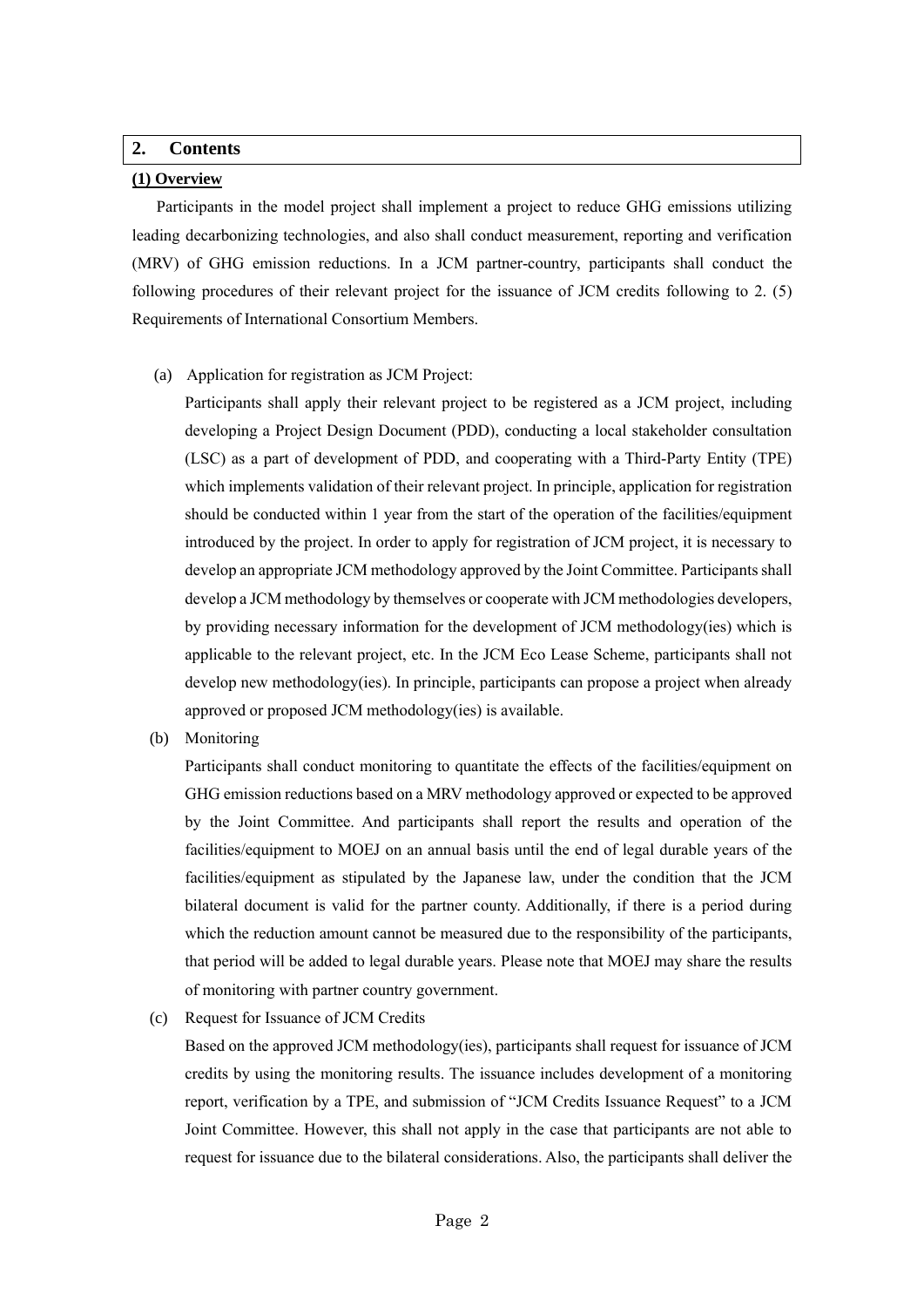issued JCM Credits with the percentage decided by the Ministry of the Environment, Japan to the account of Japanese government.

Participants shall request for issuance of JCM credits for emission reductions achieved from the start of commercial operation to the end of legal durable years, under the condition that the JCM bilateral document is valid, including its extension period. For example, if the expiry of JCM bilateral document is extended from 2020 to 2030, participants shall request issuance of JCM credit for emission reductions achieved by 2030.

The first request for credit issuance shall be conducted within 1 year from the registration of the JCM project in principle (except the situation that the issuance cannot be realized due to the situation of bilateral negotiation, etc.). After the first request, participants may request at once for issuance of JCM credits for emission reductions achieved during several years. But if the legal durable years of the facilities/equipment ends, the request shall be conducted within 1 year, additionally if the legal durable years of the facilities/equipment ends after 2031, they shall request the issuance in 2031 or earliest timing after 2032 for emission reductions achieved from 2021 to 2030. If necessary, request for credit issuance are required to realize before 2030.

\* For Japanese legal durable years, please refer to the website below (Japanese only): <https://elaws.e-gov.go.jp/document?lawid=340M50000040015> In case of the JCM Eco Lease scheme, the monitoring period is equal to the leasing period, which is at least five years.

\* Please note that costs related to (a) through (c) are not covered by model project. However, if MOEJ recognizes the necessity, the costs may be supported by MOEJ for development of methodologies, Project Design Documents (PDDs) and monitoring reports, and validation/verification.

#### <span id="page-5-0"></span>**(2) Eligible Projects**

A project eligible for the model project shall satisfy the requirements from (a) to (e) listed below:

- (a) Projects that reduce energy-related  $CO<sub>2</sub>$  emissions with leading decarbonizing technologies in developing countries, with which Japan has signed or has been consulting to sign a bilateral document on JCM, and that are expected to contribute to achieving Japan's NDC through the JCM;
- (b) Projects contribute to realization of SDGs (Sustainable Development Goals). The installation and operation of the facilities/equipment shall comply with the relevant laws and regulations of the partner country and international practices and guidelines regarding the environmental and human rights protection.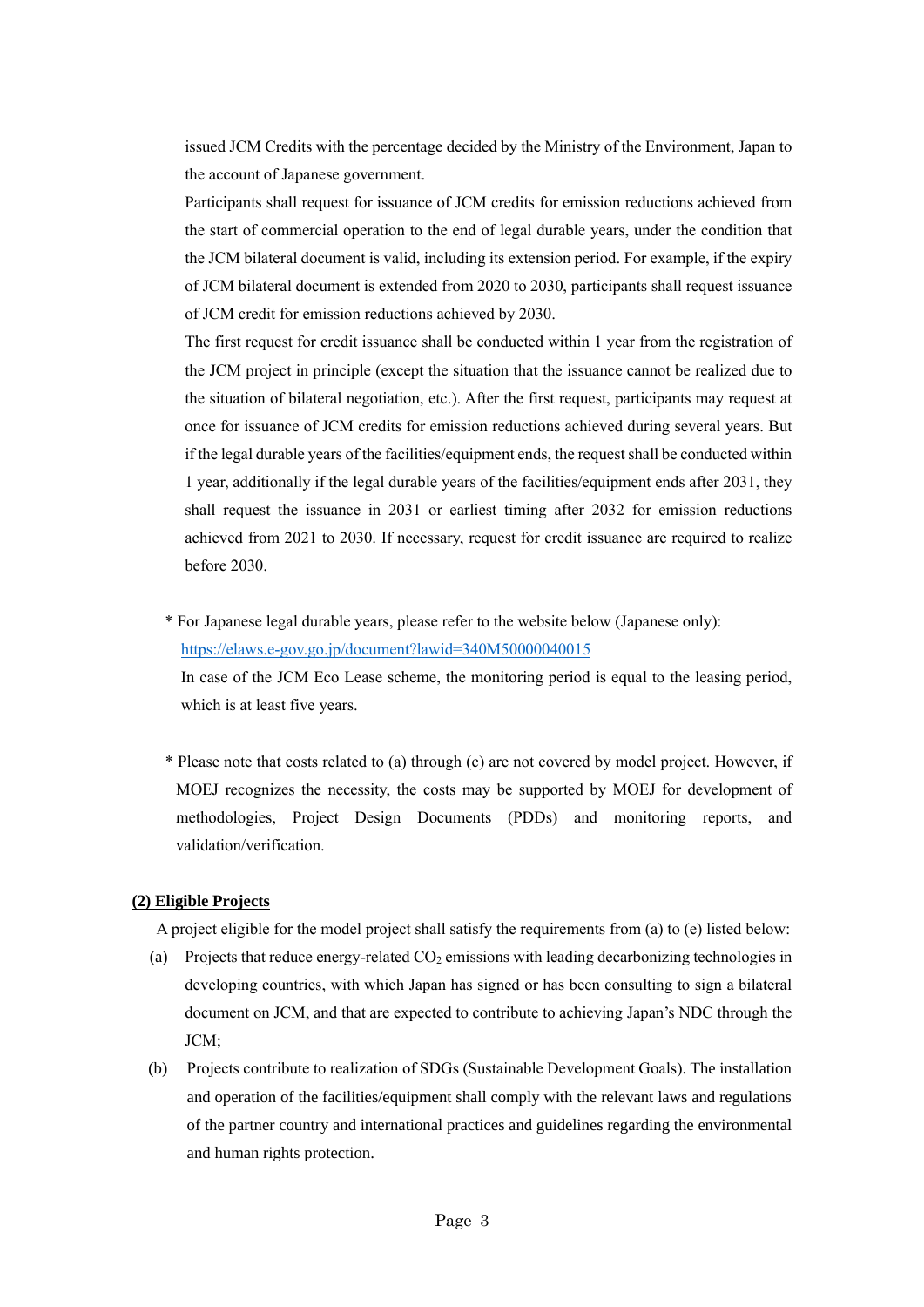- (c) Reduction of GHG emissions achieved by the projects can be quantitatively calculated and verified; and
- (d) Facilities/equipment installed by the projects do not receive any other financial support by the Government of Japan.
- (e) If the technology to be adopted is a technology mentioned in Annex 3 "Conditions for Adoption by Technology" in this guideline, the technology shall meet its conditions.

#### <span id="page-6-0"></span>**(3) Countries of Priority**

The model project shall prioritize the following 17 partner countries that have already established the JCM (as of 6 April 2022). Also, project proposals in the Indo-Pacific region (specifically Asia and Island regions ) and African region will be received on the premise that adoption is considered in parallel with bilateral negotiations for new partner countries, based on the Implementation of Article 6 following COP26 ( MOEJ in November 2021):

Mongolia, Bangladesh, Ethiopia, Kenya, Maldives, Vietnam, Laos, Indonesia, Costa Rica, Palau, Cambodia, Mexico, Saudi Arabia, Chile, Myanmar, Thailand and Philippines

#### <span id="page-6-1"></span>**(4) Who Is Eligible to Participate?**

A participant that is entitled to request and receive financial support under the model project shall satisfy the requirements (a) to (g) listed below:

- (a) A representative participant of the model project shall be a Japanese entity which is:
	- i. a private company,
	- ii. an independent administrative institution,
	- iii. an incorporated association/foundation, or
	- iv. any organization admitted as appropriate by GEC with approval from MOEJ
- (b) A participant described in (a) shall be the representative entity of an international consortium.
	- Note 1: International consortium is an association (no legal personality) that consists of a Japanese entity mentioned in (a) and a foreign entity(ies), etc., with the objective of effectively implementing the project.
	- Note 2: Application for the model project shall be submitted by the representative participant. Member(s) of the international consortium other than the representative participant is called as a partner participant(s).
	- Note 3: Unless GEC approves, the representative participant and a partner participant(s) cannot be changed after the selection of project.

Note 4: The representative participant of the JCM Eco Lease Scheme must be a leaser.

(c) A participant shall have developed structure for the implementation of the eligible project and have technical capacity to appropriately implement the eligible project;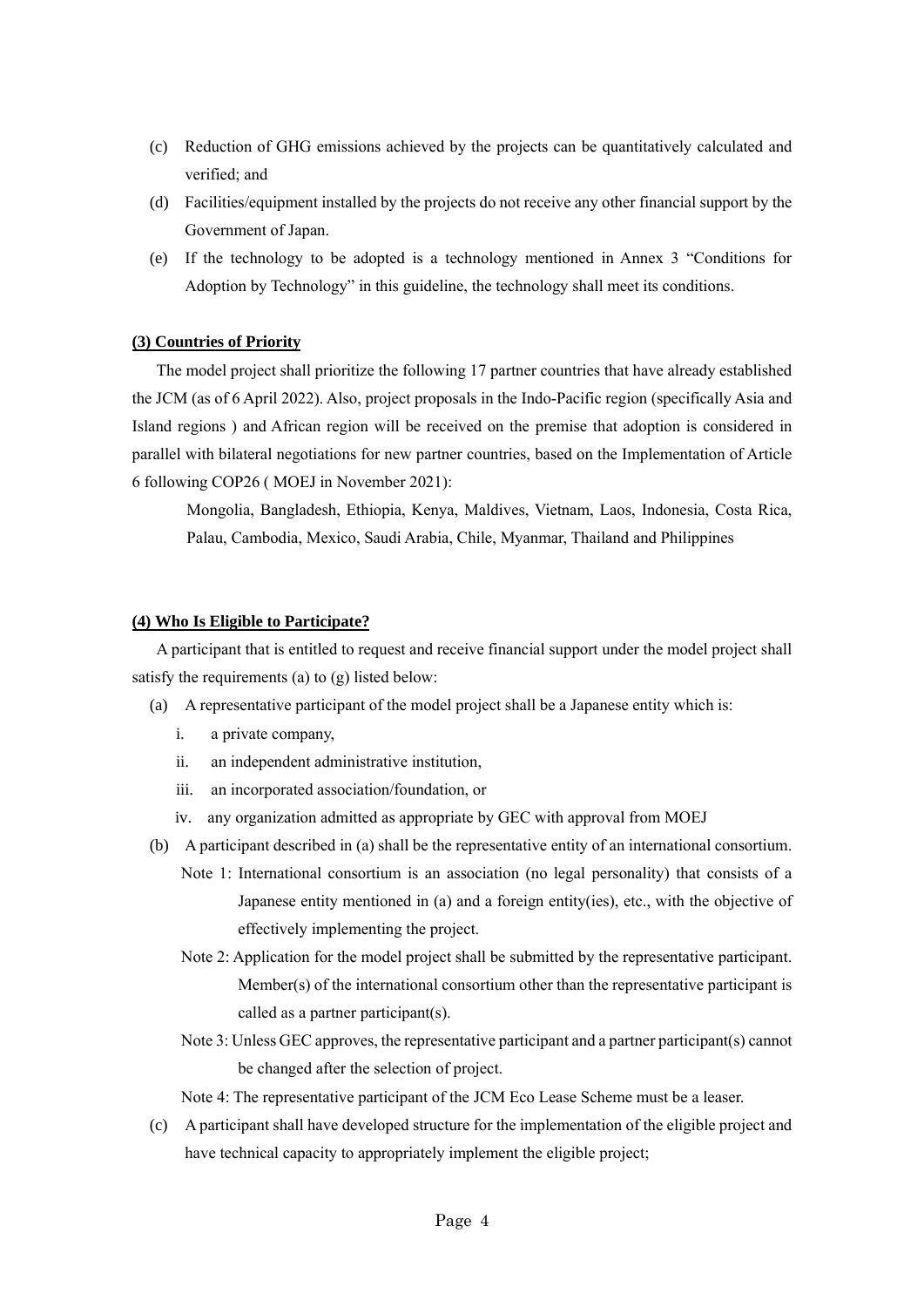- (d) A participant shall have a financial basis to bear the costs required to appropriately implement the eligible project;
- (e) A participant shall have adequate management structures and handling capacity for accounting and other administrative work related to the eligible project;
- (f) A participant shall explain the contents, effect on GHG emission reductions, details of the cost, investment plan, etc. of the eligible project;
- (g) A participant shall take a pledge regarding the exclusion of any organized crime groups (*boryokudan* in Japanese).

## <span id="page-7-0"></span>**(5) Requirements of International Consortium Members**

- (a) Japanese entity as a representative participant of an international consortium is responsible for the followings:
	- i. To apply for the model project,
	- ii. To manage the progress in the project, developing the project implementation plan, and acting as the contact entity for accounting and other administrative work related to the project,
	- iii. To introduce the leading decarbonizing technologies,
	- iv. To purchase, install and do commissioning of the facilities/equipment during the construction period, and managing the utilization of facilities/equipment according to the purpose of the model project for legal durable years of the facilities/equipment as stipulated by the Japanese law,
	- v. To return the financial support resulting from violations of the Financing Regulations by any of the partner participants.
- (b) All members of the international consortium are responsible for the followings:
	- i. To cooperate with JCM methodology developers by providing information required to develop an applicable methodology to the project for GHG emission reductions;
	- ii. To cooperate with TPEs by providing materials and information required to efficiently conduct validation of the abovementioned project and verification of GHG emission reductions at the project site;
	- iii. To reduce, monitor and calculate GHG emissions by utilizing the facilities/equipment with leading decarbonizing technologies.
	- iv. To estimate the GHG emission reductions by the project, and to report it to MOEJ annually until the end of the legal durable years of the facilities/equipment as stipulated by the Japanese law, which is unique to each project;
	- v. To request the Joint Committee to issue credits and take necessary actions such as application for the project registration by the Joint Committee set up or to be set up by the Governments of Japan and JCM partner country;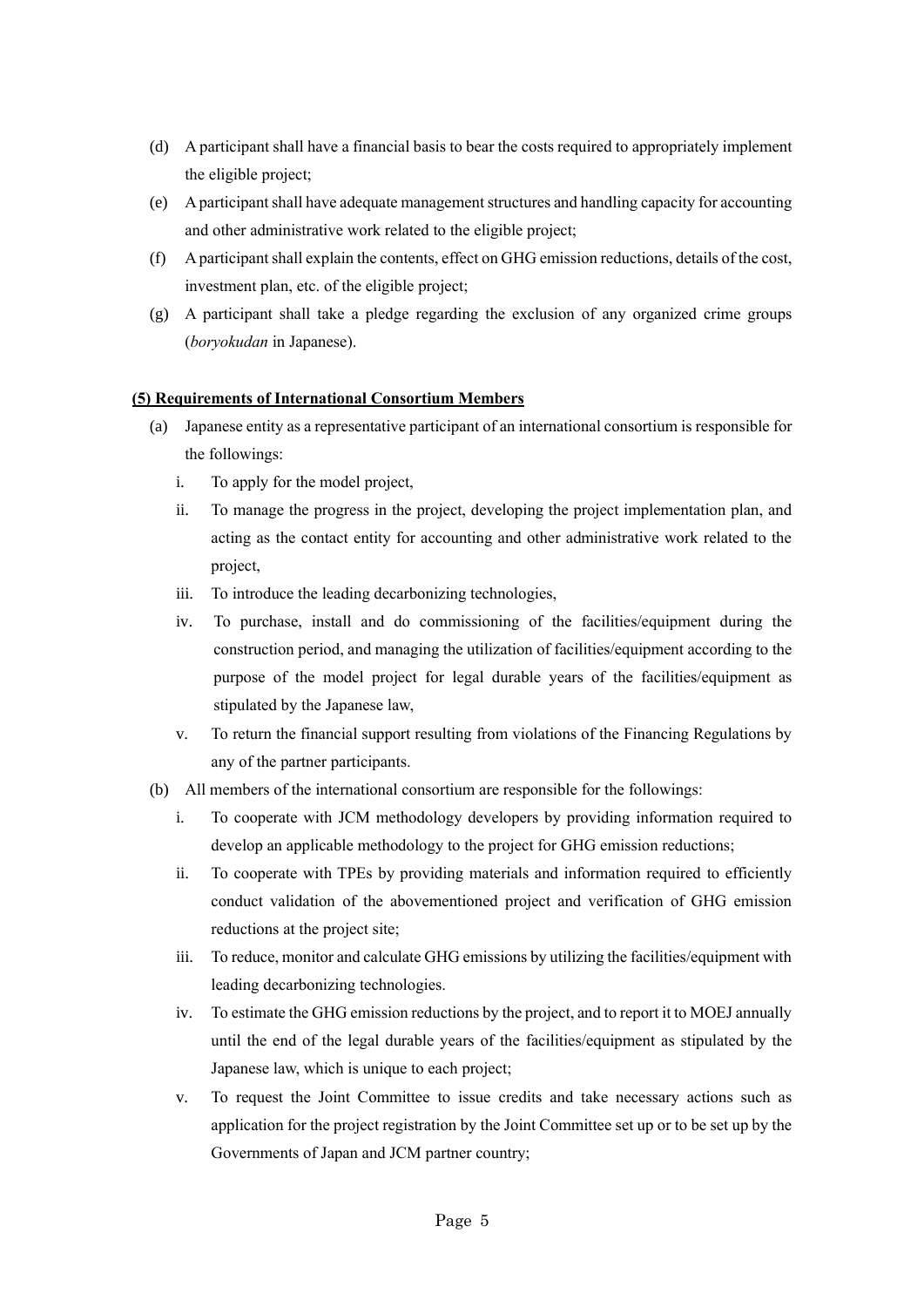- vi. To deliver to the account of Japanese government the JCM credits with the percentage decided by the Ministry of the Environment, Japan, corresponding to emission reductions achieved by the project for the abovementioned legal durable years;
- vii. To manage the facilities/equipment with due care of a prudent manager for their legal durable years as stipulated by the Japanese law in order to realize their efficient operation in accordance with the purpose of the financial support even after the completion of the model project.
- viii. To continue the above obligations from i. to vii, even in such a case where changes to consortium members are approved.
- (c) Responsibility of consortium member who applies for equipment lease.

If a consortium member (lessor) provides equipment lease to another consortium member (lessee), a draft lease contract and details of lease calculation shall be submitted to GEC as a part of application documents to certify that the amount of financial support provided under this program is deducted from the amount of the equipment lease. If its lease period expires before its legal durable years expire, the lessor shall maintain the equipment until the end of legal durable years by extending the lease contract or transferring the equipment to lessee.

(d) Cross-border installment sales

If a consortium member sells equipment to the other consortium member through crossborder installment sales. (Note: "Cross-border installment sales" refer to deferred payment sales or installment sales that are carried out across national borders.) If the ownership is transferred from the beginning of the transaction, details of instalments calculation shall be submitted to GEC as a part of application documents to certify that the owner of the equipment who implements the project enjoys the benefit of the financial support by the JCM Model Project. The seller can charge interest for such installment payments. Also, please note the followings:

- i. If a representative participant carries out the installment sale, the party is responsible for the requirements as mentioned in (a) above.
- ii. If an entity other than a representative participant located in Japan or a third country carries out the installment sale, the party needs to be a member of the international consortium, at least until the buyer completes its payments.
- iii. In both i. and ii. above, the basis for calculating the costs covered by financial support is considered as fixed when the seller procures an equipment from a party outside the international consortium
- (e) JCM Eco Lease Scheme

Participants shall submit documents (breakdown of lease fee) to prove that the equivalent amount to the financial support is reduced from the lease contract (draft) submitted with the proposal.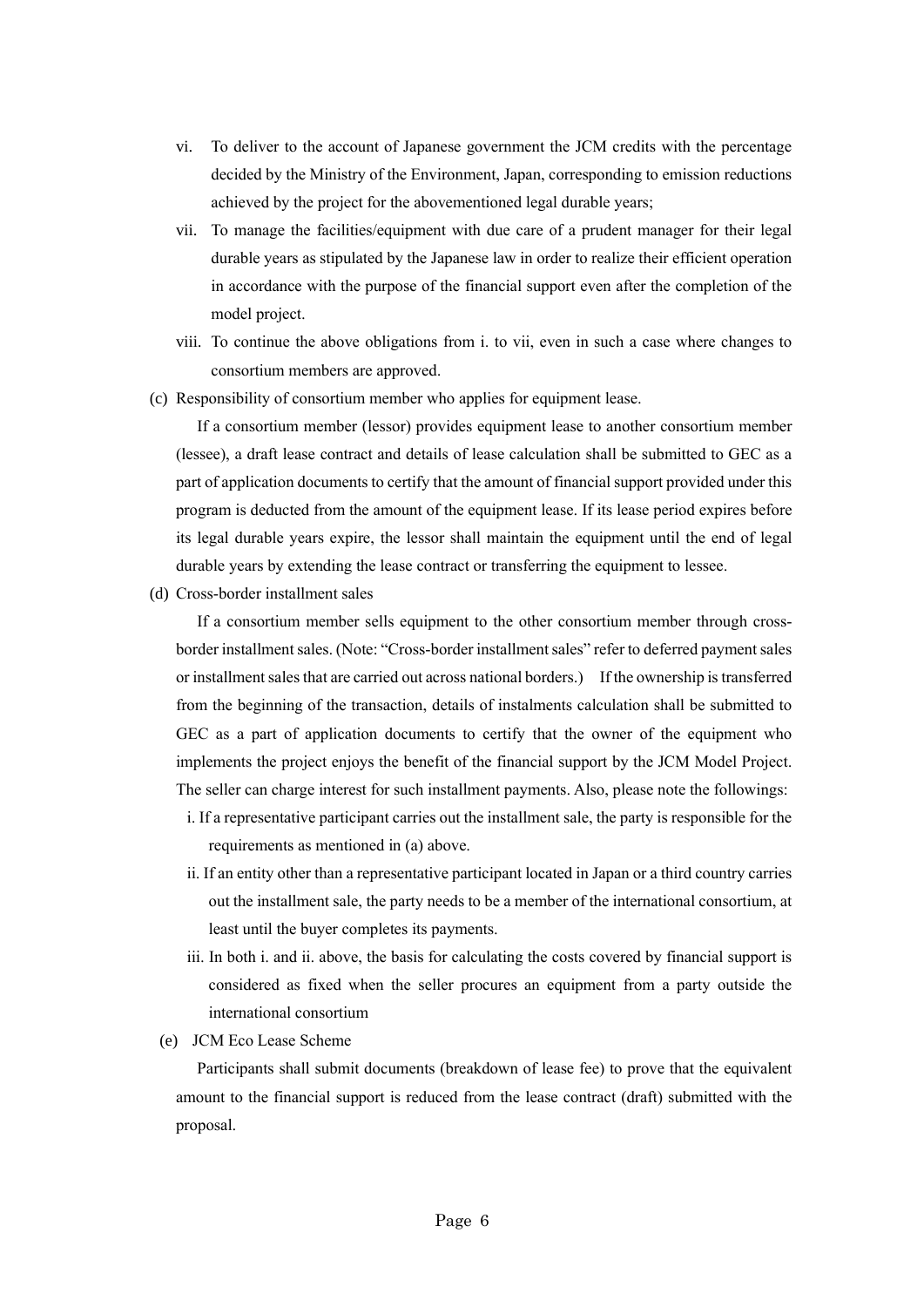#### <span id="page-9-0"></span>**(6) Costs Covered by Financial Support**

The model project covers the following costs. The financial support is limited only to those costs that can be verified as having been spent for implementation of eligible projects. Costs eligible for financial support in the JCM Eco Lease Scheme are limited to a leasing fee of the costs of facilities/equipment and relevant lease interests.

- (a) Cost of main construction work
- (b) Cost of ancillary work
- (c) Cost of machinery and instrument
- (d) Cost of survey and testing
- (e) Cost of facilities/equipment (including monitoring equipment)
- (f) Cost of administrative work; and
- (g) Other necessary costs approved by GEC

## [Costs NOT covered by financial support]

The following costs are not covered by the model project:

- (a) Cost to remove existing facilities/equipment (including miscellaneous expenses related to removal costs)
- (b) Equipment and consumable supplies/materials for maintenance of the facilities/equipment installed by the model project, emergency facilities/equipment, safety equipment (such as fire extinguisher, sprinkler, PPE etc.) and security equipment.
- (c) Civil engineering work and construction of building (excluding structures that directly contribute to energy-related  $CO<sub>2</sub>$  emission reductions)
- (d) Cost related to a simple restoration of function, such as restoring the function to the state at the time of installation by updating existing facilities/equipment
- (e) Spare parts (excluding those used for testing and commissioning)
- (f) Cost related to on-site inspections and writing reports submitted to GEC as part of the model project
- (g) Cost of forward exchange contract and remittance charge
- (h) Cost related to land acquisition

<Exclusion of profits when procuring in-house products>

In model projects, if the financial support targets costs which include expenses related to the procurement of the participants company's own products, etc., it is fine to trade at the market price. However, it is considered as inappropriate for the purpose of financial support to include the benefits of participants in the covered costs. Therefore, when procuring the company's own products, etc. of the participants company, the amount is recorded as "at cost" (manufacturing cost of the procured product, etc.\*).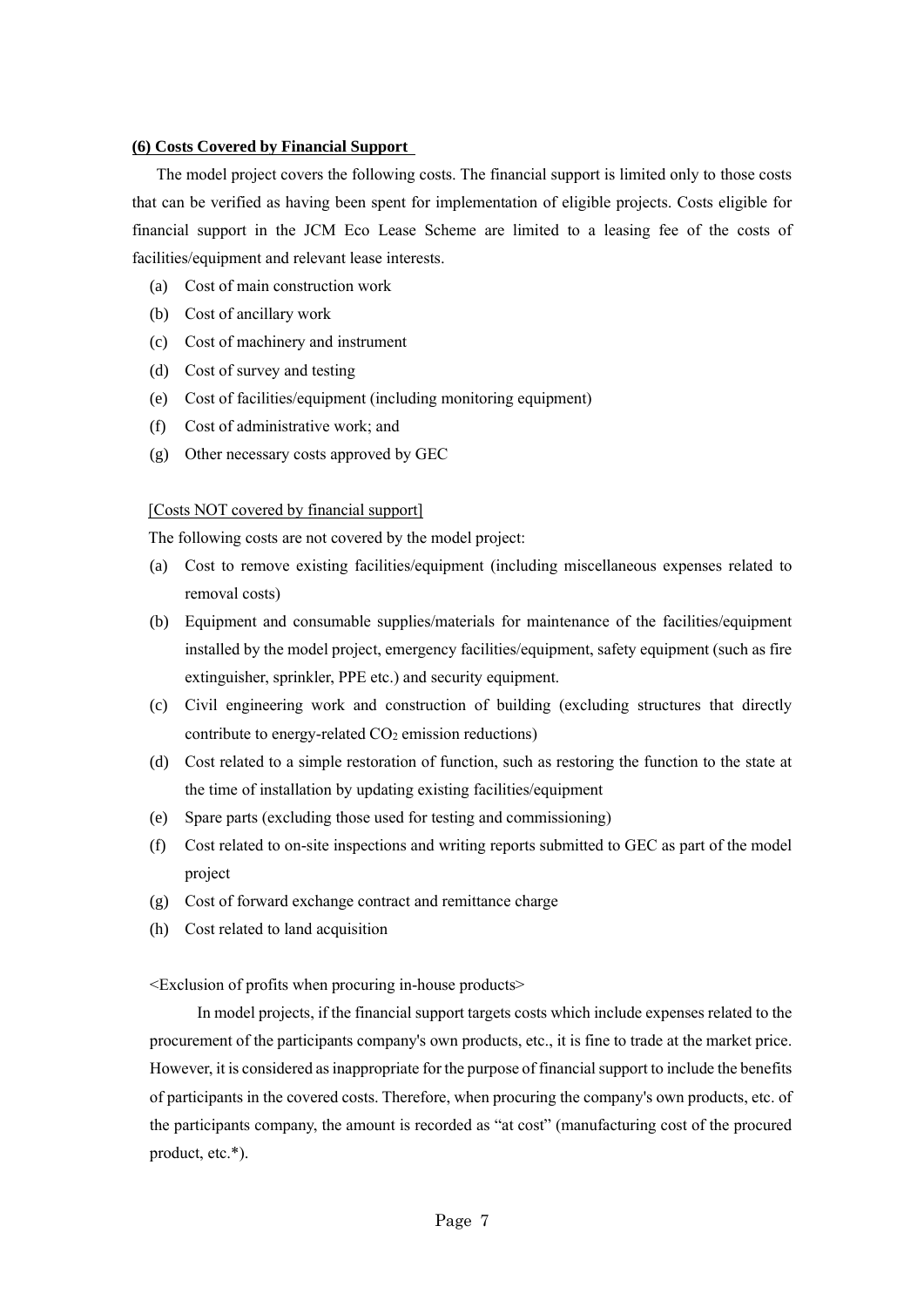\* If it is difficult to calculate the manufacturing cost due to the type of business of the participants company, cost with other reasonable explanations may be acceptable.

#### <span id="page-10-0"></span>**(7) Amounts of Financial Support**

Total amount of the budget for the model project is expected to be 17.1billion yen for 3 years. Suggested size of one model project is, within 2 billion yen in terms of the amount of financial support. In principle, a total of 500 million yen for three years is suggested for the budget of one model project under JCM Eco Lease Scheme.

Maximum amount of financial support shall be calculated by the total amount of eligible costs multiplied by the percentage listed in (8).

Maximum amount of financial support for the JCM Eco Lease Scheme shall be calculated based on costs of leasing (costs of facilities/equipment and the relevant lease interest) multiplied by the percentage of the financial support, which is 10%.

In addition, actual amount of financial support shall be determined based on the cost which is verified as actually spent for implementation of the project and be indicated in a notice to a representative participant. There is no disbursement prior to the spending of cost.

#### <span id="page-10-1"></span>**(8) Maximum Percentage of Financial Support**

Maximum percentage of financial support shall be determined according to the number of already selected project(s) using a similar technology in each partner country. Please refer to Annex 2 "Categorization by applied technology type, Number of JCM model project by each country" for actual number of already selected projects.

| Number of already selected project(s) using a<br>similar technology in each partner country | Percentage of financial support  |
|---------------------------------------------------------------------------------------------|----------------------------------|
| None $(0)$                                                                                  | Up to 50% (determined by GEC)    |
| Up to $3(1 - 3)$                                                                            | Up to $40\%$ (determined by GEC) |
| More than 3 (4 and more)                                                                    | Up to 30% (determined by GEC)    |

In case of introducing multiple technologies, the upper percentage of financial support is determined for each technology.

The uniform percentage of financial support for the JCM Eco Lease Scheme is 10%.

Maximum amount and percentage of financial support will be determined by the contract of financial support.

#### <span id="page-10-2"></span>**(9) Implementation Period of Model Projects**

The implementation period of the model projects, precisely the period for installing facilities/equipment and completing all the related payments, shall be between the date indicated on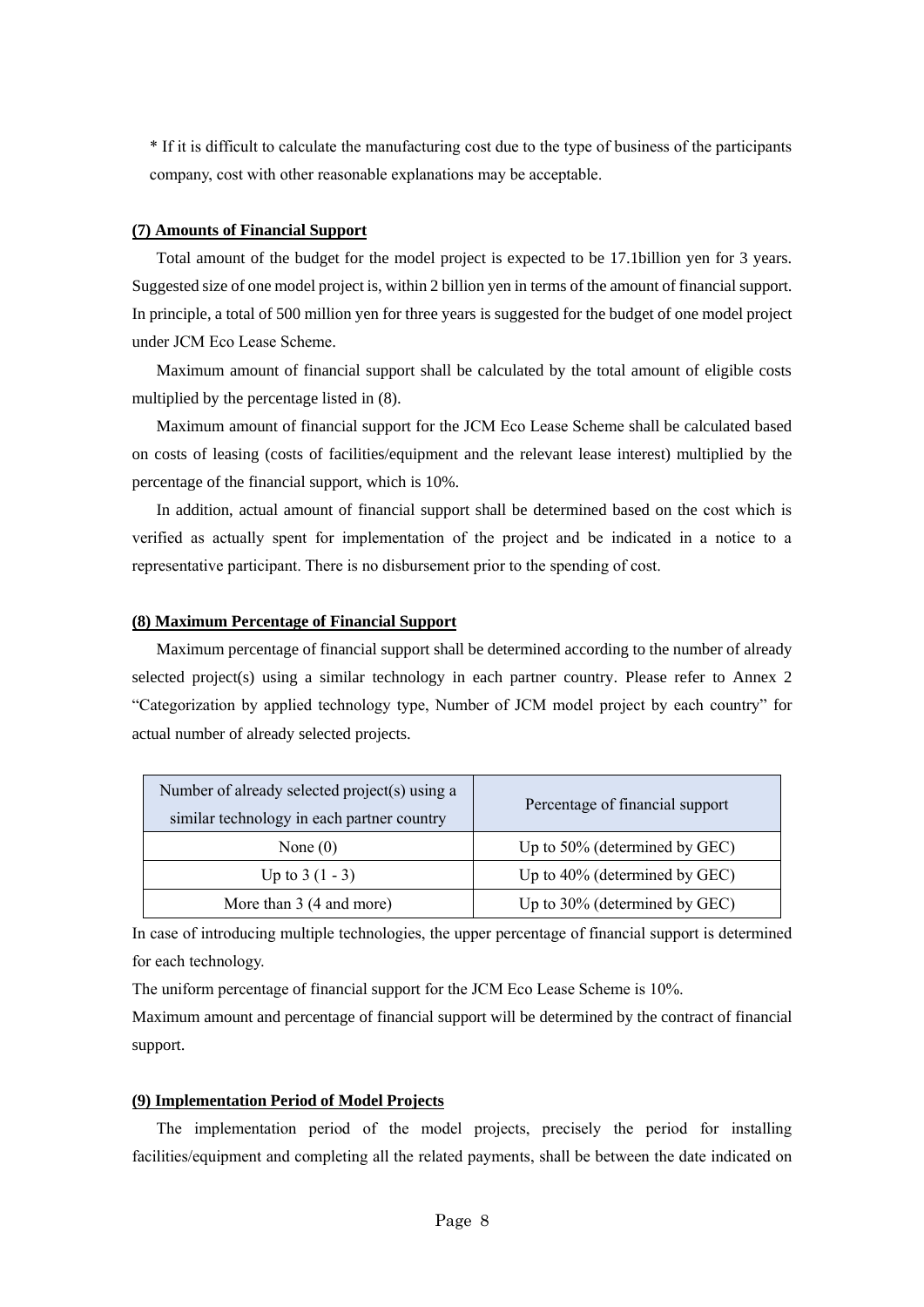the Notice of Contract of Financial Support and 31 January 2025. Contract or purchase order prior to or after this period is not covered by the financial support of this model project.

| Date                             | Items                                                        |  |  |  |  |  |  |  |
|----------------------------------|--------------------------------------------------------------|--|--|--|--|--|--|--|
| <b>Japanese Fiscal Year 2022</b> |                                                              |  |  |  |  |  |  |  |
| Wednesday, 6 April 2022          | Announcement of call for proposals (open all year round)     |  |  |  |  |  |  |  |
| Monday, 9 May 2022               | Deadline of submission for the 1st selection of model        |  |  |  |  |  |  |  |
|                                  | projects                                                     |  |  |  |  |  |  |  |
| Within 4 weeks after the closing | Proposal review                                              |  |  |  |  |  |  |  |
| of submission                    | Interview with applicants (to be conducted in Tokyo)         |  |  |  |  |  |  |  |
|                                  | Preliminary selection of model projects (based on the        |  |  |  |  |  |  |  |
| Around end of June               | evaluation of GEC)                                           |  |  |  |  |  |  |  |
|                                  | Information session for participants of selected projects    |  |  |  |  |  |  |  |
| Within 30 days after the date of | Submission of application documents for Contract of          |  |  |  |  |  |  |  |
| preliminary selection            | <b>Financial Support</b>                                     |  |  |  |  |  |  |  |
| Within 60 days after the date of | Notice of Contract of Financial Support issued to Japanese   |  |  |  |  |  |  |  |
| preliminary selection            | representative participants (based on the evaluation of GEC) |  |  |  |  |  |  |  |
|                                  | Implementation of model projects                             |  |  |  |  |  |  |  |
|                                  | Review of proposals submitted after 9 May 2022 will start    |  |  |  |  |  |  |  |
|                                  | after the completion of the 1st selection. GEC will inform   |  |  |  |  |  |  |  |
|                                  | the results within 2 months after starting the review.       |  |  |  |  |  |  |  |
| Wednesday, 30 November 2022      | Deadline for submitting proposals (application acceptance    |  |  |  |  |  |  |  |
|                                  | may be closed before the deadline, depending on the          |  |  |  |  |  |  |  |
|                                  | availability of remaining budget)                            |  |  |  |  |  |  |  |
| End of February 2023             | [1-year project] Completion of model projects (including     |  |  |  |  |  |  |  |
|                                  | commissioning and payment for the installed equipment)       |  |  |  |  |  |  |  |
| February - March 2023            | [1-year project]                                             |  |  |  |  |  |  |  |
|                                  | Submission of final reports (due by 10 March 2023)           |  |  |  |  |  |  |  |
|                                  | Inspection by GEC (document review and on-site               |  |  |  |  |  |  |  |
|                                  | inspection, etc. if necessary)                               |  |  |  |  |  |  |  |
|                                  | [2- or 3-year projects]                                      |  |  |  |  |  |  |  |
|                                  | - Midterm inspection by GEC (document review and on-         |  |  |  |  |  |  |  |
|                                  | site inspection, etc. if necessary)                          |  |  |  |  |  |  |  |
|                                  | - Submission of midterm reports (due by 10 April 2023)       |  |  |  |  |  |  |  |
|                                  | (A member of the international consortium must               |  |  |  |  |  |  |  |

## <span id="page-11-0"></span>**(10) Schedule**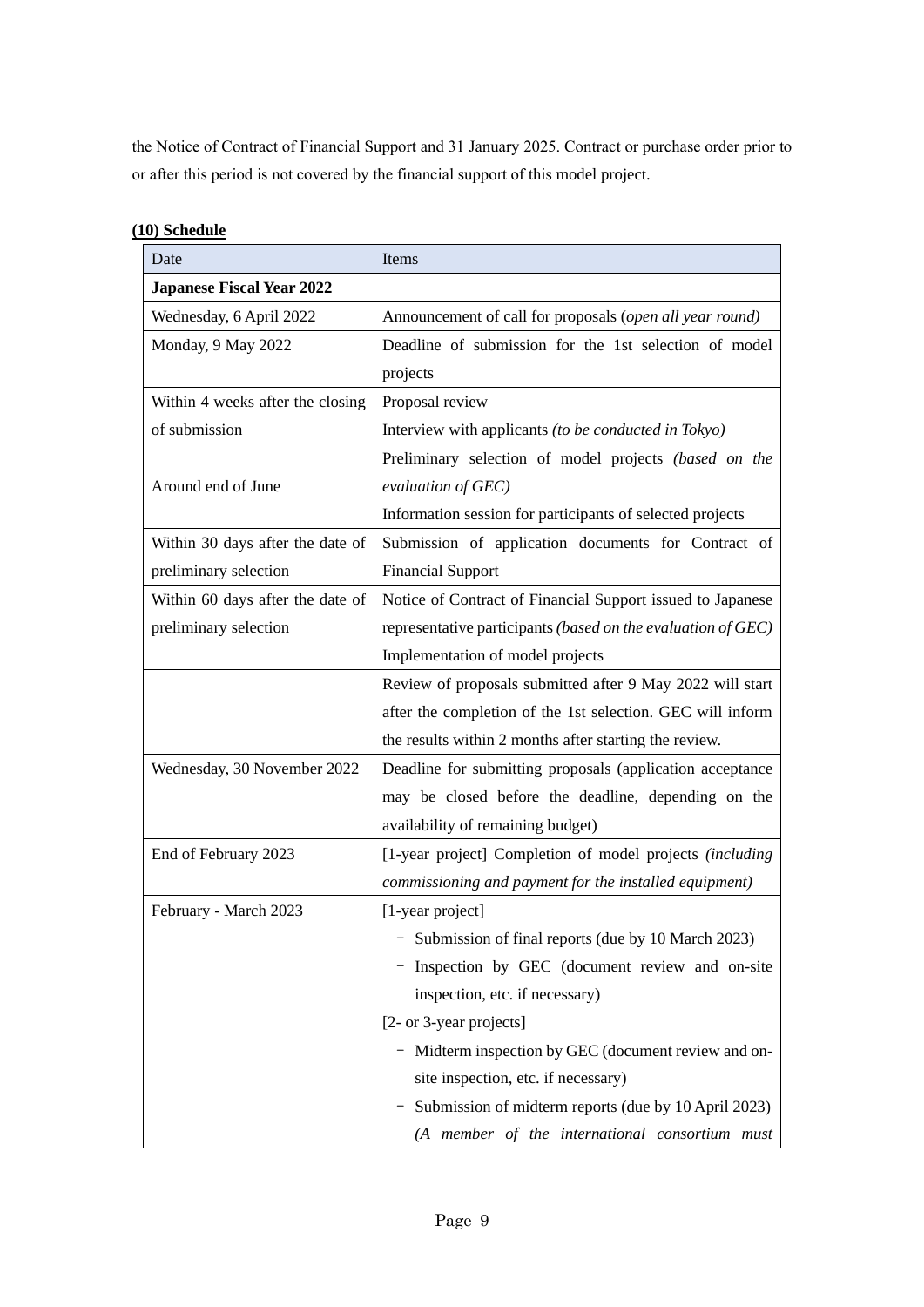|                                  | inspection,<br>the<br>the<br>particularly<br>accompany          |  |  |  |  |  |  |  |  |  |  |  |
|----------------------------------|-----------------------------------------------------------------|--|--|--|--|--|--|--|--|--|--|--|
|                                  | representative participant must accompany)                      |  |  |  |  |  |  |  |  |  |  |  |
| <b>Japanese Fiscal Year 2023</b> |                                                                 |  |  |  |  |  |  |  |  |  |  |  |
| April 2023                       | Disbursement of financial support, for the cost spent in        |  |  |  |  |  |  |  |  |  |  |  |
|                                  | Fiscal Year 2021 (based on the examination of GEC)              |  |  |  |  |  |  |  |  |  |  |  |
| End of February 2024             | [2-year project] Completion of model projects (including        |  |  |  |  |  |  |  |  |  |  |  |
|                                  | commissioning and payment for the installed equipment)          |  |  |  |  |  |  |  |  |  |  |  |
| February - March 2024            | [2-year project]                                                |  |  |  |  |  |  |  |  |  |  |  |
|                                  | Submission of final reports (due by 10 March 2024)              |  |  |  |  |  |  |  |  |  |  |  |
|                                  | Inspection by GEC (document review and on-site                  |  |  |  |  |  |  |  |  |  |  |  |
|                                  | inspection, etc. if necessary)                                  |  |  |  |  |  |  |  |  |  |  |  |
|                                  | [3-year projects]                                               |  |  |  |  |  |  |  |  |  |  |  |
|                                  | - Midterm inspection by GEC (document review and on-            |  |  |  |  |  |  |  |  |  |  |  |
|                                  | site inspection, etc. if necessary)                             |  |  |  |  |  |  |  |  |  |  |  |
|                                  | Submission of midterm reports (due by 10 April 2024)            |  |  |  |  |  |  |  |  |  |  |  |
|                                  | (A member of the international consortium must                  |  |  |  |  |  |  |  |  |  |  |  |
|                                  | the<br>inspection,<br>the<br>accompany<br>particularly          |  |  |  |  |  |  |  |  |  |  |  |
|                                  | representative participant must accompany)                      |  |  |  |  |  |  |  |  |  |  |  |
| <b>Japanese Fiscal Year 2024</b> |                                                                 |  |  |  |  |  |  |  |  |  |  |  |
| April 2024                       | Disbursement of financial support, for the cost spent in        |  |  |  |  |  |  |  |  |  |  |  |
|                                  | Fiscal Year 2023 (based on the examination of GEC)              |  |  |  |  |  |  |  |  |  |  |  |
| End of January 2025              | [3-year project] Completion of model projects (including        |  |  |  |  |  |  |  |  |  |  |  |
|                                  | commissioning and payment for the installed equipment)          |  |  |  |  |  |  |  |  |  |  |  |
| February - March 2025            | [3-year project]                                                |  |  |  |  |  |  |  |  |  |  |  |
|                                  | - Submission of final reports (due by 10 March 2025)            |  |  |  |  |  |  |  |  |  |  |  |
|                                  | Inspection by GEC (document review and on-site                  |  |  |  |  |  |  |  |  |  |  |  |
|                                  | inspection, etc. if necessary)                                  |  |  |  |  |  |  |  |  |  |  |  |
|                                  | (A member of the international consortium must                  |  |  |  |  |  |  |  |  |  |  |  |
|                                  | the<br>inspection,<br>particularly<br>accompany<br>the          |  |  |  |  |  |  |  |  |  |  |  |
|                                  | representative participant must accompany)                      |  |  |  |  |  |  |  |  |  |  |  |
| March 2025                       | Disbursement<br>of financial support (based<br>the<br><i>on</i> |  |  |  |  |  |  |  |  |  |  |  |
|                                  | examination of GEC)                                             |  |  |  |  |  |  |  |  |  |  |  |

## <span id="page-12-0"></span>**3. Evaluation and Selection of Proposals**

## <span id="page-12-1"></span>**(1) Selection of Model Projects**

GEC conducts call for request for proposals and evaluates the submitted proposals according to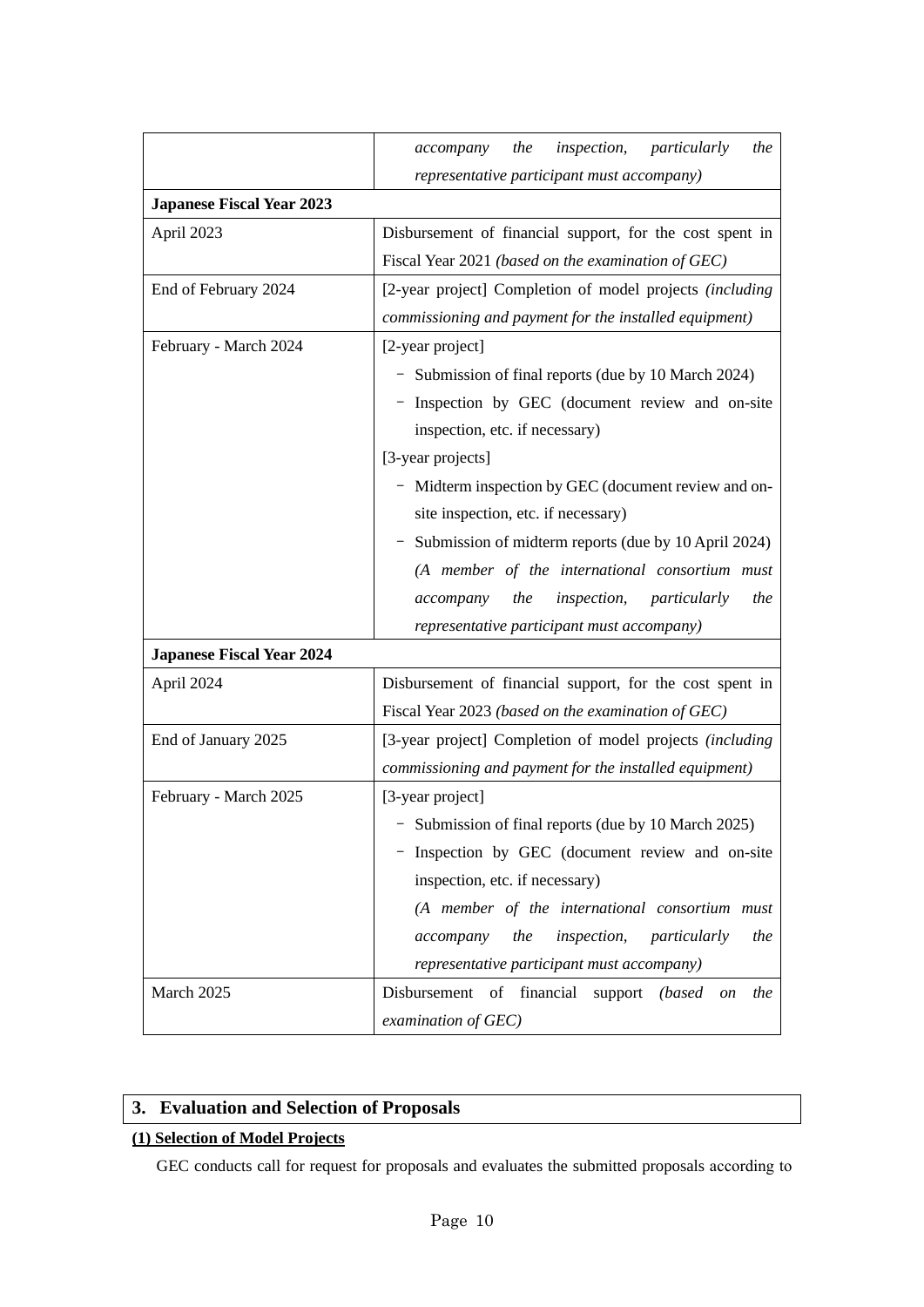Annex 1 "Evaluation Criteria for selecting JCM Model Projects" (hereinafter referred to as "Evaluation Criteria"). After the assessment and hearings, in consultation with MOEJ, GEC will select model projects within the budget.

#### <span id="page-13-0"></span>**(2) Evaluation of Proposals**

Firstly, proposals are assessed whether they satisfy all the criteria in "(1). Eligibility Review" of Evaluation Criteria. For those proposals that pass the first round of assessment, GEC will conduct hearings based on the criteria in "(2). Assessment Review" of Evaluation Criteria. Please note that GEC may request additional documents during the evaluation. Interviews will be conducted as necessary after receiving the proposal.

#### <span id="page-13-1"></span>**(3) Announcement of Selected Model Projects**

GEC will issue a notice to participants of selected model projects, and the information about these selected projects (name of Partner Country and representative participant, title of project, and expected GHG emission reduction, etc.) are publicly posted on MOEJ and GEC's websites.

GEC will also inform participants that their model projects are not selected. Please note that details of evaluation or reasons for not selecting the projects cannot be disclosed.

#### <span id="page-13-2"></span>**4. Procedure after Announcement of Selection**

## <span id="page-13-3"></span>**(1) Application for Contract of Financial Support**

Participants of selected model projects shall submit application documents for Contract of Financial Support between the participants and GEC. If these documents are not fully developed, the application is required to revise or resubmit.

#### <span id="page-13-4"></span>**(2) Conclusion of Contract of Financial Support**

GEC shall examine the contents of the submitted documents and conclude Contract of Financial Support with the participants when these documents are appropriately completed.

In case the Contract of Financial Support cannot be concluded due to the reasons not attributable to GEC within 60 days after the date of notice of a selected model project or within Japanese fiscal year, GEC possibly cancels the selection of the model project.

Please note that GEC normally takes 30 days for the examination. Hence, participants are recommended to complete their documents within 30 days after the notice of selected model projects.

#### <span id="page-13-5"></span>**(3) Points to be Considered for Starting Model Projects**

Starting a model project is possible only after the Contract of Financial Support is concluded. Participants should note the following points.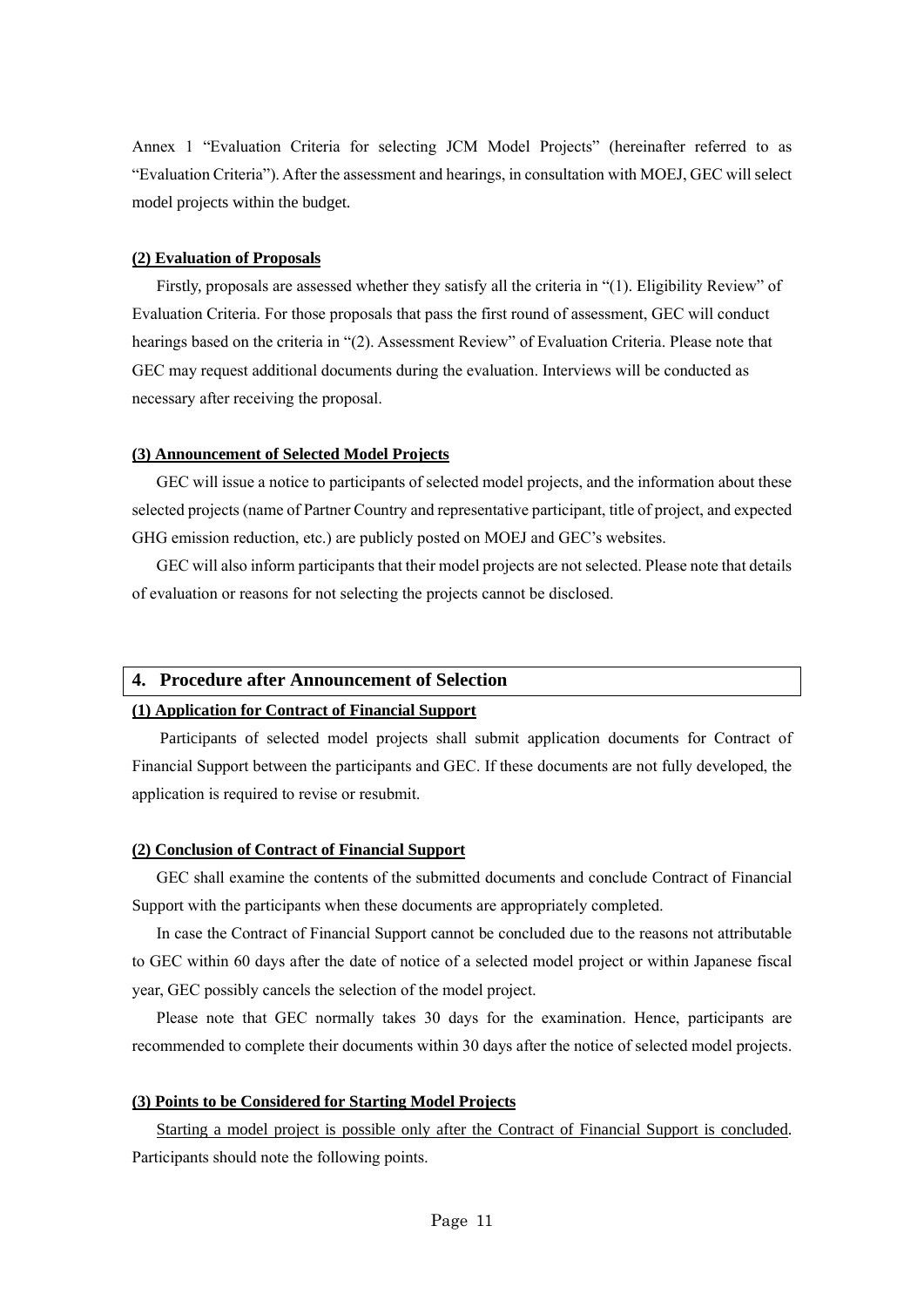- (a) Regarding the necessary contracts to implement the model project between participants and other entities, the date of concluding contracts must be later than the date of concluding Contract of Financial Support.
- (b) Regarding the abovementioned contracts, participants should select other entities through competition principle as long as it is possible.
- (c) For the abovementioned contracts, payments to other entities should be completed by end of each fiscal year.

## <span id="page-14-0"></span>**(4) Changes in Financial Support and Implementation Plans**

- 1. If participants need to change implementation plans and then financial support due to some reasons, participants need to submit documents applying for the change in financial support and obtain an approval from GEC in advance.
- 2. Even though there is no changes in financial support, participants shall submit documents applying for the changes described below and obtain the approval from GEC.
	- 1) Modifying the proportion of cost allocated in each category except for changes within 15 % of the lowest cost among categories to be modified.
	- 2) Changing the implementation plan except the following minor changes.
		- a) No changes in the purpose of the project and change to increase efficiency based on creativity by participants
		- b) Minor changes in the implementation plan not related to the purpose and the efficiency of the project
		- c) No changes in the amount of GHG emission reductions and estimation of JCM credits

## <span id="page-14-1"></span>**(5) Cost**

For the cost covered by the model project, participants shall prepare and maintain account books. The books shall separate other costs which are not covered by the model project, and record amount of income, expense and its usage, attached with relevant evidences of such income and expense.

The account books and evidences shall be stored for 5 years after the model project is completed.

#### <span id="page-14-2"></span>**(6) Reports to be Submitted and its Review**

(a) Reports at the end of each fiscal year

Participants shall submit reports at the end of each fiscal year to GEC, precisely by 10 April.

(b) Report for completion of model project

Participants shall submit a report for completion of model project within 30 days after the completion of model project, or by  $10<sup>th</sup>$  March of each year, whichever comes first. All payments by participants to other entities in line with respective contracts shall be completed by the submission of report for completion of model project.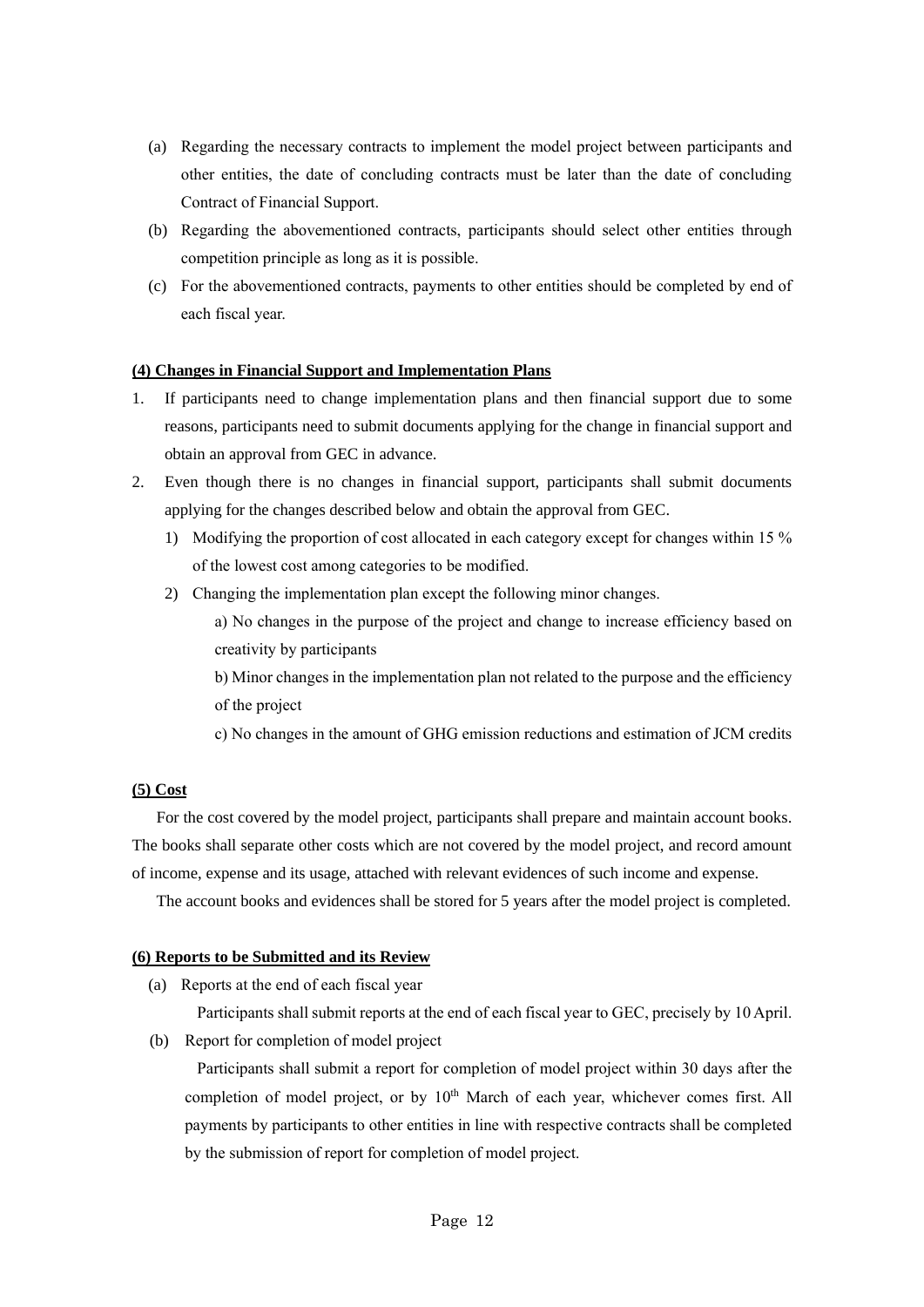When participants submit a report for completion, they shall complete the payment, according to the construction work, and its result and shall attach its invoice and receipt.

When a report for completion is submitted by participants, GEC conducts a document review and, if necessary, inspection, etc., to confirm whether the results of the project conform to the content of the contract of financial support. When GEC considers that the content is appropriate, GEC determines the amount of financial support to be delivered and inform to the participants by notification of the amount.

#### <span id="page-15-0"></span>**(7) Disbursement of Financial Support**

GEC will pay financial support to participants in response to the request submitted by the participants by 30 April of the following Japanese fiscal year after on-site visits for reviewing the requests. Also, when participants request for the intermediate payment, the same process will be conducted for the completed portion of the model project.

The final payment shall be realized to the participants by subtracting the total amount of the intermediate payment from the total amount of financial support. However, if the total amount of the intermediate payment exceeds the total amount of financial support, the excess amount shall be returned.

#### <span id="page-15-1"></span>**(8) Management of Acquired Property**

Participants shall prepare a property ledger for the acquired property or its gained value through the model project (hereinafter referred to as "property"), in order to properly manage such property and report the status of property to MOEJ on an annual basis. Participants shall achieve GHG emission reductions by utilizing the facilities/equipment after the model project is completed. If the achievement is impossible, participants shall explain the reason in the report. When participants plan to use, sell, exchange, lend, collateralize, dismantle or dispose property (only equipment or facility with a unit value of 500,000 yen or more) for the irrelevant purpose\* to the model project, participants shall seek an approval by GEC prior to these actions. Participants shall provide necessary information to MOEJ, if they are requested. When participants plan to collateralize the property, participants shall seek an approval by GEC prior to the action. Please note that such actions may result in return of financial support. In addition, even if the property is dismantled or disposed of upon the approval by GEC, participants shall request credit issuance for the emission reductions achieved before the action is taken, according to the  $2(1)(c)$  of this guidelines.

When participants plan to use, sell, exchange or lend property among members of the international consortium in line with the purpose of the model project, participants shall report to GEC prior to these actions taken for the property.

All of the equipment and facility installed through the model project must attach a sticker showing that they are part of the JCM Model Project by MOEJ.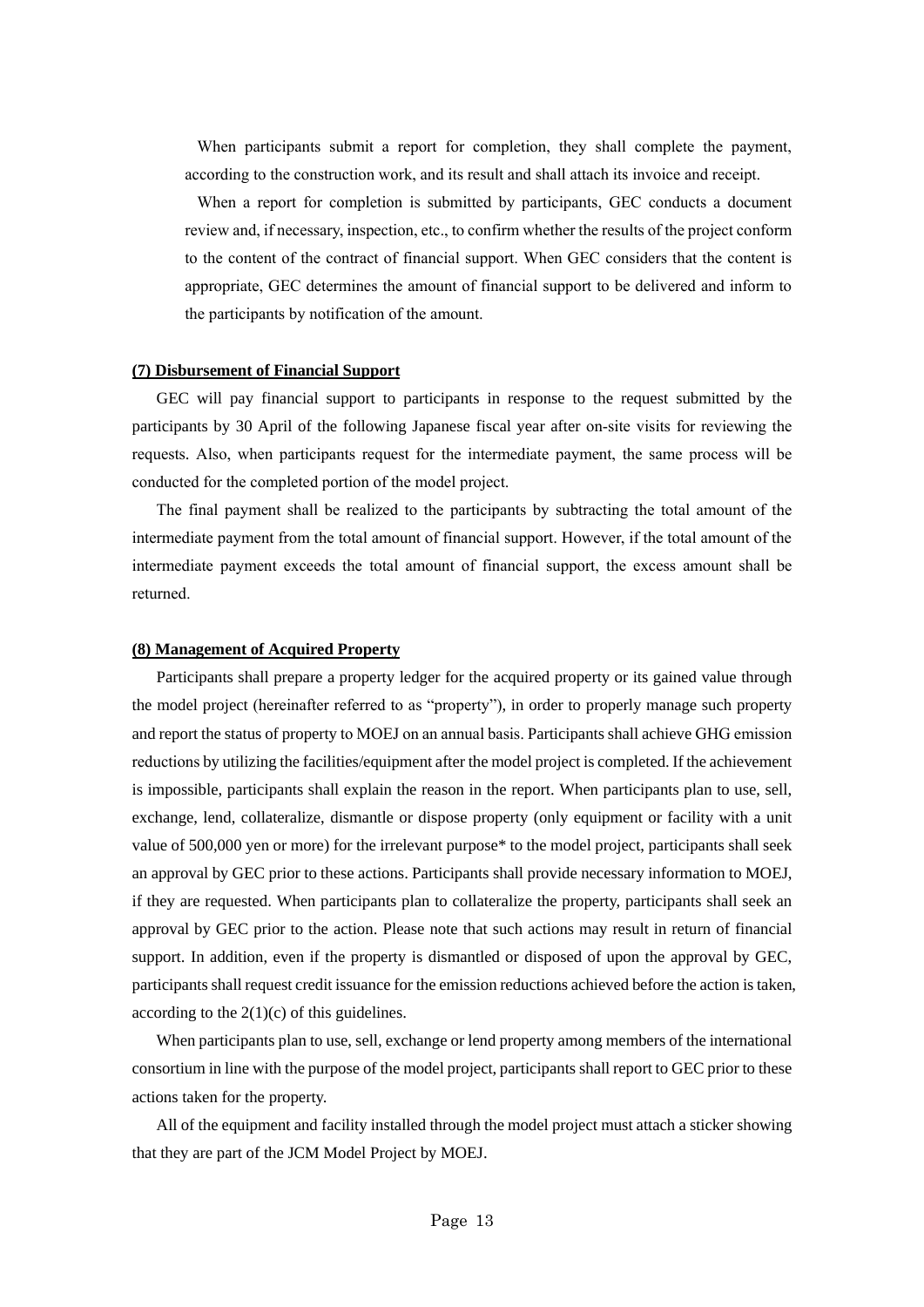\* Purpose and content of the model project described in the project implementation plan of the application documents and the implementation report of the final report

#### <span id="page-16-0"></span>**(9) Changes in Members of International Consortium**

In case the name or address of the participants is changed, or when the participants are merged with other entities within legal durable years from the completion of the model project, the representative participants shall report the change to GEC without delay.

#### <span id="page-16-1"></span>**(10) Cancellation of Contract of Financial Support**

When participants corresponds to one of the following actions, Contract of Financial Support may be cancelled fully or partially. Participants shall return fully or partially the received financial support. However, in case of (d), this condition does not apply to the portion of the project that has already passed.

- (a) To violate relevant Laws, Financing Regulations, or order by GEC
- (b) To use the financial support for irrelevant purpose to model project
- (c) To act inappropriately
- (d) When it is no longer necessary to continue all or part of the model project due to a natural disaster or other changes in circumstances that occurred after the conclusion of Contract of Financial Support, or when the model project cannot be implemented due to other reasons (except for reasons attributable to participants).

#### <span id="page-16-2"></span>**(11) Penalty for Injustice Acts**

When false application, receipt of other financial support by the Government of Japan, or any violations to other Laws is identified, Contract of Financial Support may be cancelled and/or return of financial support may be ordered.

#### <span id="page-16-3"></span>**5. Submission of Proposals**

#### <span id="page-16-4"></span>**(1) How to Submit Proposals**

Proposals must be submitted electronically. Proposals submitted by postal mail will be rejected in principle. Proposals must be written in Japanese.

To submit proposals electronically, Electronic Application Account is required. Please apply using the Account Application Form. Application process is as follows.

- (a) Please apply for an Electronic Application Account using the Account Application Form on our website.
- (b) Account information and login instructions will be sent to applicants once the Account is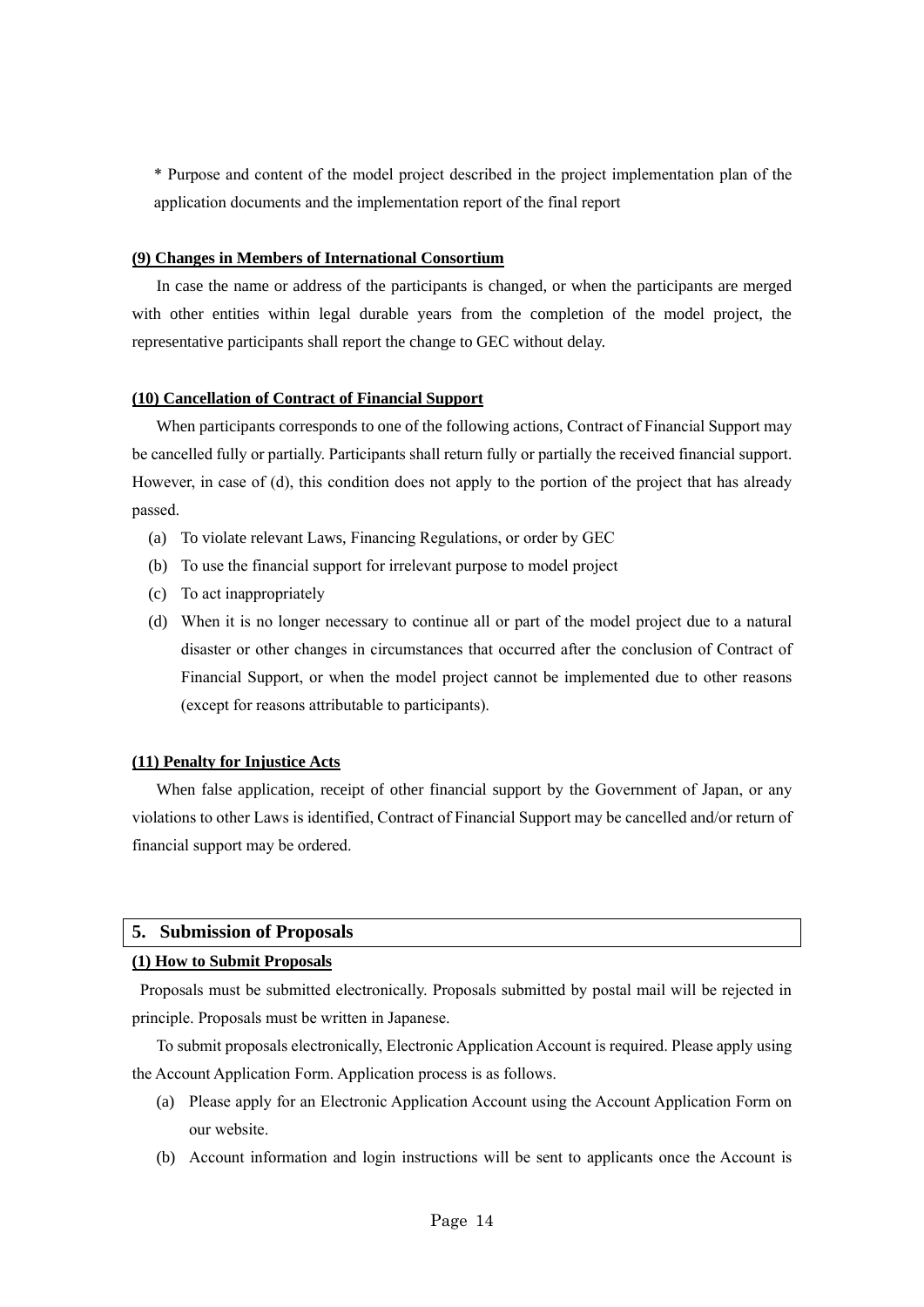issued.

- (c) Please login to the Electronic Application System using the Account information and submit proposals electronically. Please enter necessary information on the Electronic Application page. Documents to submit are to be stored in the cloud storage exclusive for the application.
- (d) Once proposals have been submitted by clicking the Apply button, applicants will no longer be able to edit.
- (e) GEC will notify applicants after proposals have been submitted successfully.

## <span id="page-17-0"></span>**(2) Period for Submission of Proposals**

From Wednesday, 6 April 2022 to Wednesday, 30 November 2022 (12:00 JST)

- \* Application is open all year round. Its acceptance may be closed before the deadline, depending on the availability of remaining budget.
- \* Deadline of submission for the 1st selection of model projects is Monday, 9 May 2022 (12:00 JST).

## <span id="page-17-1"></span>**(3) Documents to be Submitted**

Following documents must be included in a proposal. If a format is specified, please download the format from our website of this call for proposals (available only in Japanese).

- (a) (c) and (e) can be created by entering necessary information on the Electronic Application page. Other documents should be submitted as attachments. Form No.1 Application Form
- (b) Form No.2 Declaration by Representative Participant
- (c) Form No.3-00 Project Implementation Plan 【Input data on the Electronic Application page】
	- \* Please write within ten (10) pages. Supporting documents must be included according to the Checklist (Form No. 6).
- (d) Form No.3-16 Project Idea Note for the JCM Model Project
	- \* Without prior notice to a representative participant, this document (From No.3-16) may be shared with government officials of a partner country where a project will be implemented. Also, we may forward questions from the government officials to the applicant and request the answers.
- (e) Form No.4 Budget (including supporting documents, such as quotations of the budget) 【Input data on the Electronic Application page】
- (f) Company information (such as company brochure) and articles of incorporation of both representative participant and partner participant(s)

\* If the company is not established yet at the timing of application, participants need to submit drafts of articles of incorporation for the company which was already approved or will be approved in the future. However, it is necessary for participants to submit documents to show the description of the business in case that drafts are not prepared yet.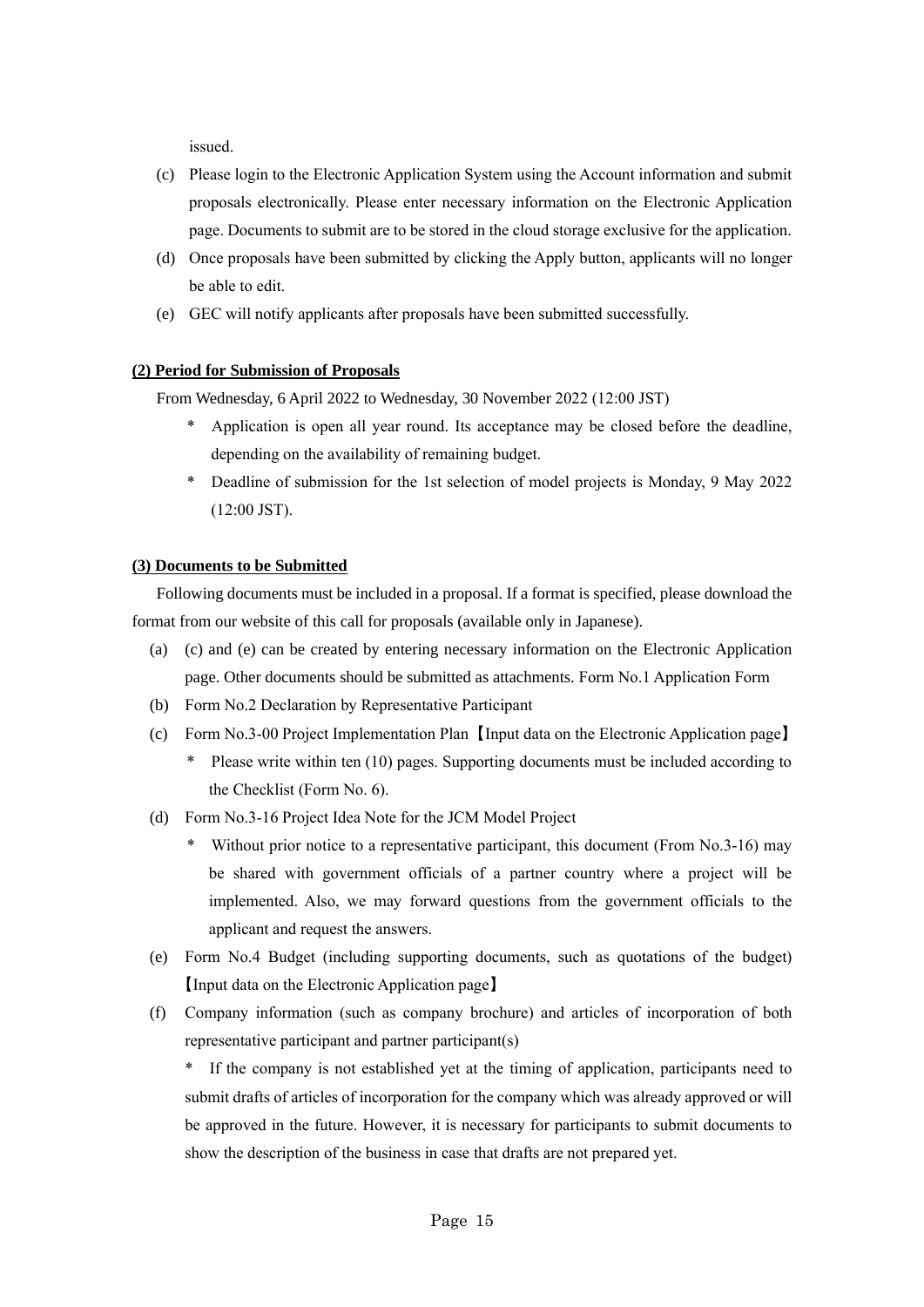- (g) Financial statement of both representative participant and partner participant(s) (audited one for the latest3 consecutive years)
- (h) International Consortium Agreement Draft document of International Consortium Agreement and status toward signing the agreement. Signed agreement must be submitted at the timing of applying for Contract of Financial Support.
- (i) Form No.5 Agreement on the Allocation of JCM Credits \* Signed agreement must be submitted.
- (j) Form No.6 Checklist for Submission of Proposal
- (k) Other supporting documents

\* Attached documents should be saved in numerical order with a file name according to the number of Checklist [Form 6].

In addition, during the evaluation process, applicants may be contacted by phone or e-mail if necessary. In that case, additional documents may be required to submit.

### <span id="page-18-0"></span>**(4) Remarks**

Please note the following points for submitting application.

- (a) Please submit the application electronically. The deadline is noon (12:00 JST) of each closing date of submission.
- (b) Call for proposals will end when the amount of financial support for the selected projects reaches the budget limit, so please submit the application promptly regardless of the deadline.
- (c) Before submitting the application in complete form, please check by different persons, according to the checklist [Form 6].
- (d) For documents written in a language other than English, it may complicate the examination if Japanese translation is not attached. Please attach Japanese translation to documents. For English documents, we may request for Japanese translation after receiving the application.
- (e) Since the application guidelines for this time have changed from the previous time of the application, even applicants who have applied in the past shall read this guideline and related documents carefully.
- (f) In principle, participants cannot change the application once submitted.
- (g) Proposal information submitted is used only for selection of projects.

## <span id="page-18-1"></span>**(5) Account Application Form**

Please find Account Application Form on our website: [https://gec.jp/jcm/jp/apply\\_2022](https://gec.jp/jcm/jp/apply_2022) (Japanese only)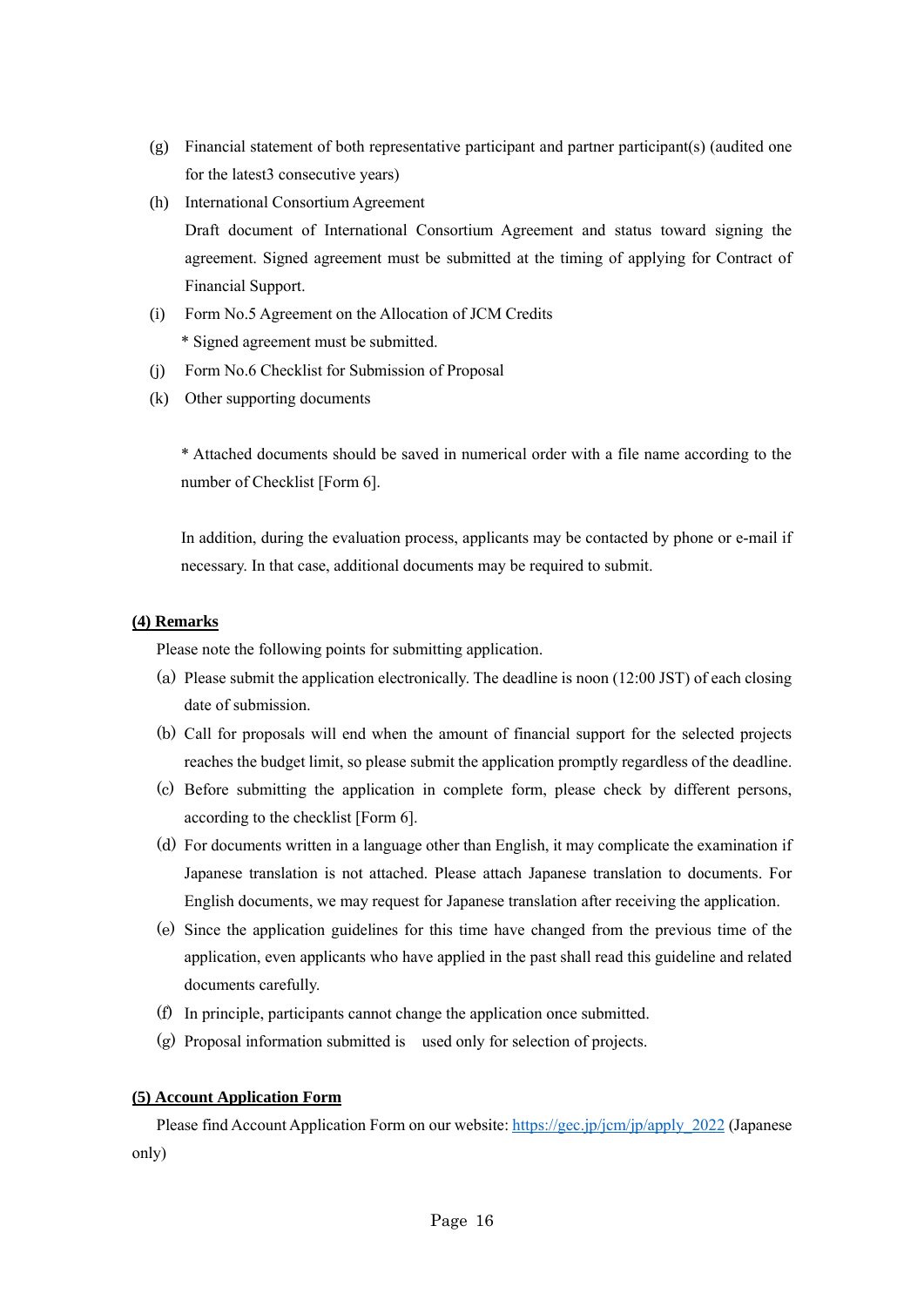## <span id="page-19-0"></span>**(6) Information Session**

From the perspective to prevent new coronavirus infection, the information session will be held as Webinar on Friday, 8 April 2022.

## <span id="page-19-1"></span>**(7) Questions and Answers**

➢ Reception method

Questions can be sent via e-mail:  $\frac{jcm\cdot\ln(0/\theta) \sec(jm)}{m}$ . The subject of the e-mail should be "Question: Call for Proposals for JCM Model Projects in 2022".

- ➢ Reception period Until 17:00 on Friday, 15 April 2022
- ➢ Answer It will be posted on GEC's web page approximately 1 week after the reception period ends.

## <span id="page-19-2"></span>**(8) Change of JCM Scheme to Co-Innovation.**

- $\triangleright$  After applying for model project, if the proposal is considered as appropriate to apply for Program to Demonstrate Decarbonizing Technology for Realizing Co-Innovation in the selection process, it is possible to change the application for that program. In that case, the application will be withdrawn from call for model project.
- $\triangleright$  The application form for Program to Demonstrate Decarbonizing Technology for Realizing Co-Innovation can be easily prepared, since the application form for model project has a lot of common points. More information can be found in the guidelines for Co-Innovation. Application for Co-Innovation is not submitted electronically.
- ➢ Contact for Co-Innovation

Global Environment Centre Foundation - Tokyo Office 3rd Floor, Hongo Ozeki Bldg., 3-19-4, Hongo Bunkyo-ku, Tokyo, 113-0033, Japan Att: Mr. Yamane, Mr. Kubo, Mr. Kojima Email: [inov@gec.jp](mailto:inov@gec.jp)

## <span id="page-19-3"></span>**6. Treatment of Information**

Documents including accounting documents and supporting documents (e.g. invoices, contracts, proof of payments) etc. and electronic data of these documents submitted to GEC in accordance with this Guidelines and Financing Regulations are treated with due care of prudent manager and used only for: evaluation of proposals; conclusion of Contract of Financial Support; and determination of amount of financial support.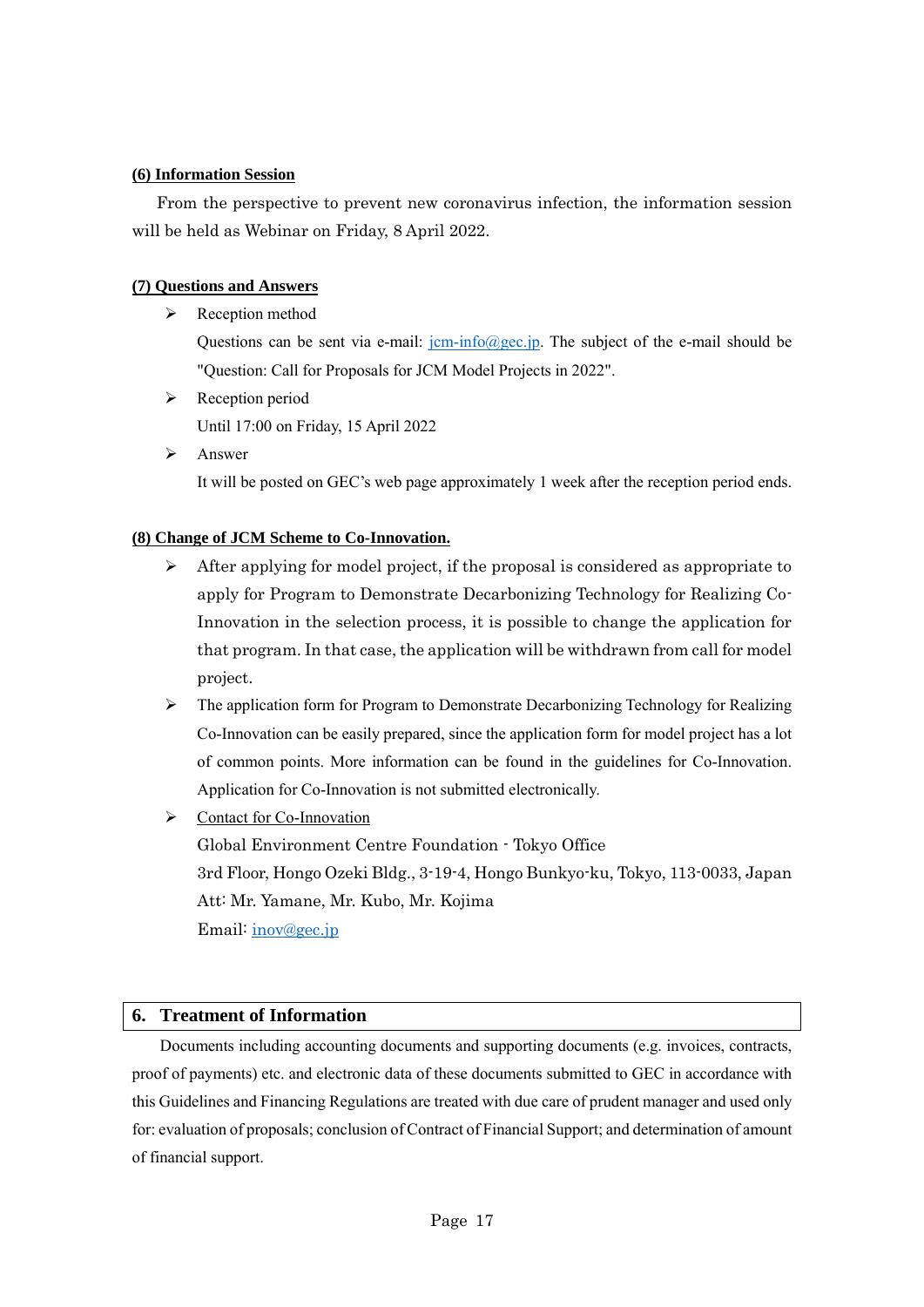## <span id="page-20-0"></span>**7. Note**

## <span id="page-20-1"></span>**(1) Presentations of Model Projects**

MOEJ will disseminate information of the overviews and results of the model projects to the world. Therefore, GEC will ask participants to share their photographs of facilities/equipment installed by the model projects which can be introduced to the public. Additionally, participants are encouraged to present their projects publicly by themselves, and participants should explain that the projects are implemented as JCM Model Projects funded by MOEJ.

#### <span id="page-20-2"></span>**(2) Other**

In addition to this Guidelines, participants of the model project shall conform to the Act on the Regulation of Execution of Budgets Pertaining to Subsidies, etc. (Act No. 179 of 1955), the Order for Enforcement of said Act (Order No.255 of 1955), and Financing Regulations.

Please also refer to the JCM Model Project - Gender Guidelines.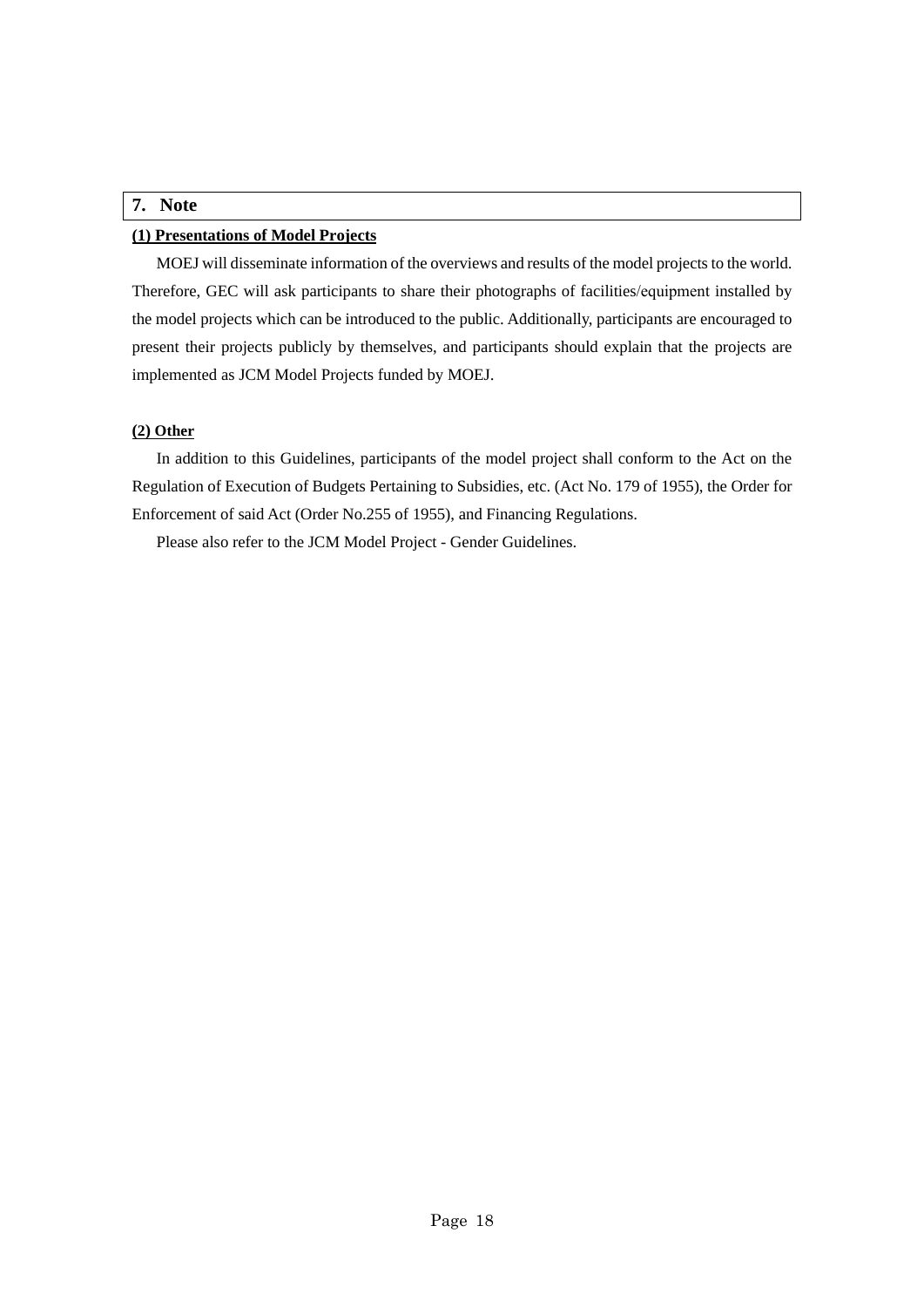## <span id="page-21-0"></span>Annex 1 Evaluation Criteria for Selecting JCM Model Projects in 2022 *(Tentative translation)*

4 April 2022 Global Environment Centre Foundation

#### **1. INTRODUCTION**

Based on No. 3 (6) of "Implementation Guidelines of Financial Support Project for Joint Crediting Mechanism" (hereinafter referred to as "Implementation Guidelines"), in order to select JCM Model Projects (hereinafter referred to as "model projects") in fair and transparent way, the Global Environment Centre Foundation (GEC) organized an external committee and established this evaluation criteria, which was approved by the committee.

Based on this set of criteria, GEC will consult with the Ministry of the Environment, Japan, and select model projects with consideration of technological distributions etc.

## **2. PURPOSE OF MODEL PROJECT**

The purpose of model projects is to financially support parts of the implementation costs of projects (including collaboration with projects supported by the Japan International Cooperation Agency (JICA) or other institutions including government-affiliated financial institutions) which reduce GHG emissions in developing countries by utilizing advanced technologies of such private sectors including leading decarbonizing technologies, and in return seeks to acquire JCM credits for achievement of Japan's GHG emission reduction target. Moreover, along with the Infrastructure System Overseas Development Strategy 2025 formulated by Economic Cooperation Infrastructure Strategy Council in December 2020, the Decarbonization Infrastructure Initiative (MOEJ in June 2021), the Plan for Global Warming Countermeasures approved (Cabinet Decision in October 2021) and Implementation of Article 6 following COP26 (MOEJ in November 2021), etc., the JCM model projects aim to contribute to global GHG emission reductions, through the diffusion of leading decarbonizing technologies while considering the needs of the partner countries.

Additionally, from the perspective of promoting the Program to Demonstrate Decarbonizing Technology for Realizing Co-Innovation, projects that demonstrate the certainty of business development after the completion of the program and its predecessor program may receive preferential treatment.

## **3. OVERVIEW OF CRITERIA**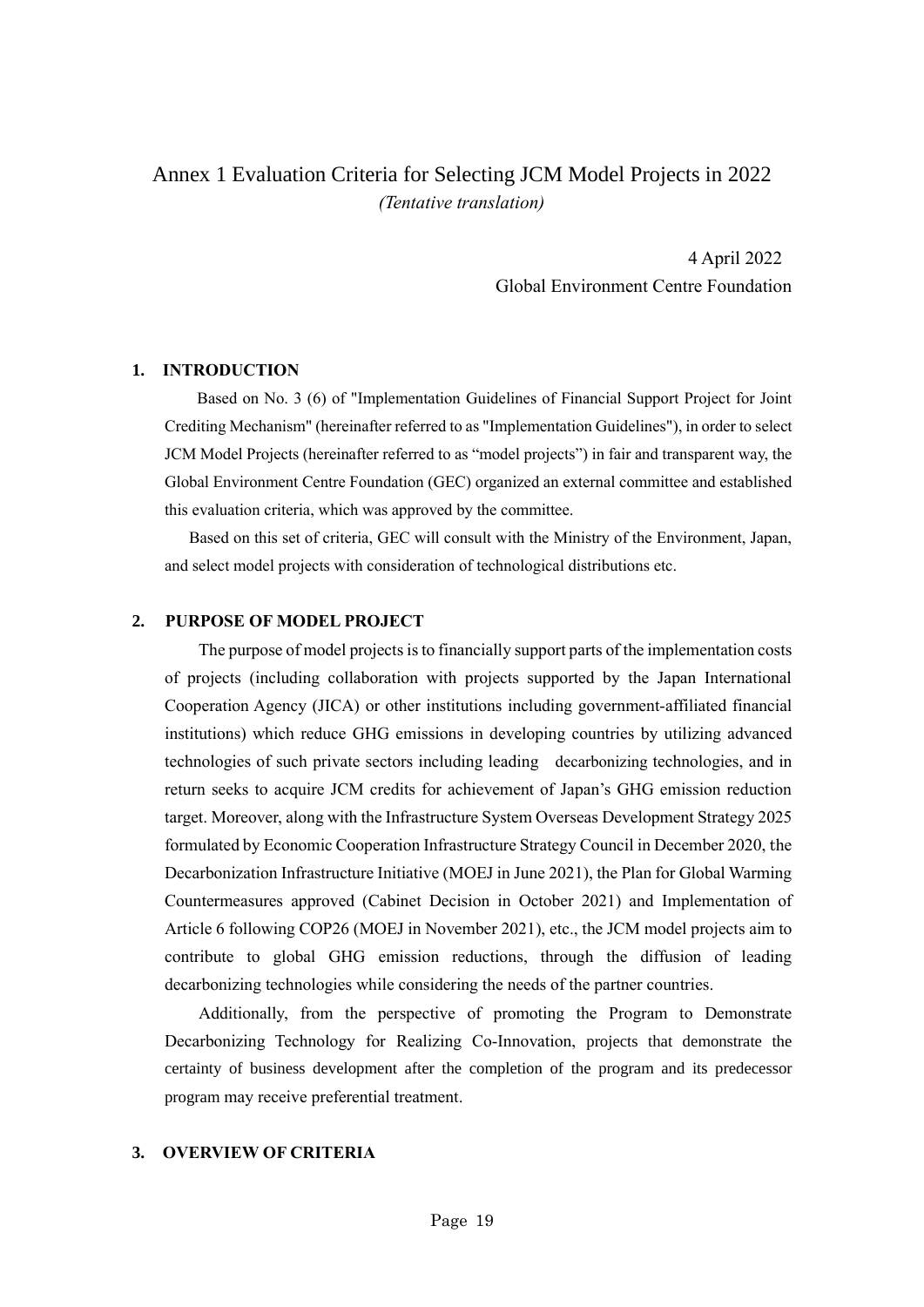Proposals for model projects will be reviewed based on the following criteria. (2) Assessment Review is conducted for applicants who satisfy all the eligibility criteria of (1) Eligibility Review.

### **(1) Eligibility Review**

A proposal will be reviewed whether it meets the following eligibility criteria. When all these eligibility criteria are met, the proposal will proceed to the "(2). Assessment Review." If any of these eligibility criteria are not met, the application will be rejected.

- 1) Does the applicant meet the criteria for an eligible participant? The applicant shall meet 2. (4) in the "Guidelines for Submitting Proposals".
- 2) Is the model project expected to reduce emissions of GHG including energy-related  $CO<sub>2</sub>$ through JCM?
	- The model project should be consistent with the climate change policies in the country where the project is implemented (hereinafter referred to as "partner and other countries").
	- The technology applied in the project shall reduce emissions of GHG including energyrelated CO2 (amount of emission reductions can be quantitatively calculated, the emission reductions is not the result of decreased activities, such as lower production, and the emission reductions from the project can be clearly separated from the emission reductions by other factors that may influence the emissions).
- 3) Does the financial support promote investment in projects\* with leading decarbonizing technologies by private companies and others? \* In principle, it should not be a business related to thermal power generation using fossil fuels, except for equipment that effectively utilizes the heat generated during power generation and equipment that contributes to decarbonization such as carbon capture and storage (CCS).
- 4) Can the applicant objectively show the superiority of the decarbonizing technologies introduced in the model project? This means:
	- The evidence of thier superiority including technologies of other companies, such as data or literature, should be available, or if there is data that demonstrates thier high performance in energy saving standards, etc., of the partner and other countries.
	- If the technology to be adopted is a technology mentioned in Annex 3 "Conditions for Adoption by Technology" in this guideline, the technology shall meet its conditions.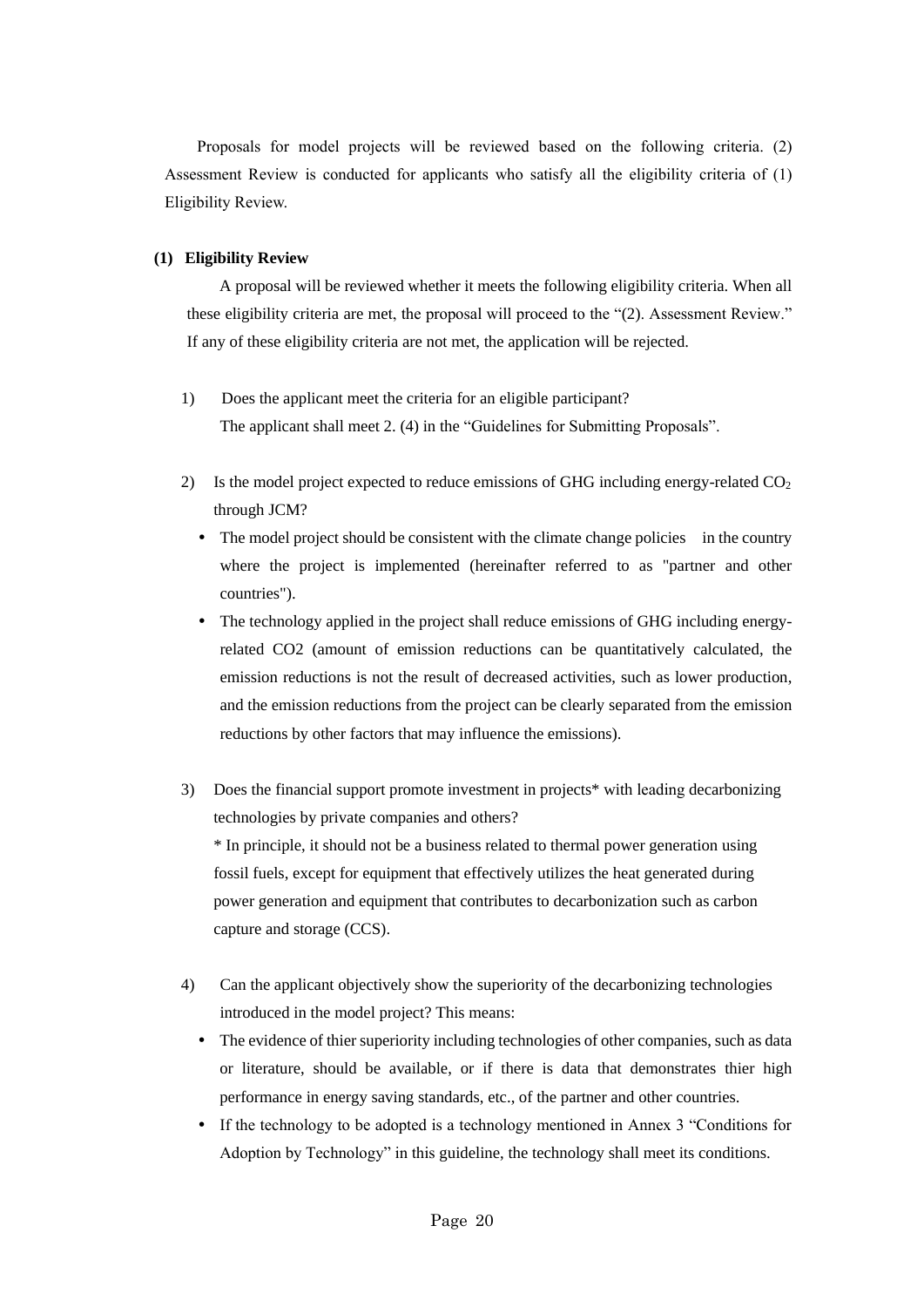- 5) Can the applicant objectively show that the decarbonizing technologies., are not adequately diffused in the partner and other countries so far?
- 6) Are the decarbonizing technologies internationally in practical use and can be introduced in the partner and other countries? This means:
	- The technologiesshould be realized in other project(s) (a track record of commercial operation or demonstration project etc. will be reviewed), or the facilities/equipment using the technology should be commercially manufactured (Catalogues, specification etc. will be reviewed).
	- Are equipment maintenance technologies and local support available in the partner and other countries?
- 7) Is there a high potential that the decarbonizing technologies will be diffused in the partner and other countries after this model project is implemented? Also, does the applicant have a concrete strategy to promote the technologies on a commercial basis?
- 8) Are GHG emission reduction calculation methodologies and monitoring methods appropriate?
- In case the model project is going to introduce a technology that is similar to what was implemented in the past, does the project meet the eligibility criteria of approved JCM methodologies for the similar technology of the partner and other countries in which the project will be implemented? Please refer to documents published by GEC for details of the eligibility criteria.
- If there is no methodology approved by JCM, is the reference emission amount and project emission amount calculated conservatively?
- The monitoring method and implementation organization required to calculate GHG emission reductions are appropriate.
- 9) Is the expense for the model project appropriately estimated?
- The expense should be estimated using the same or similar project implemented in the past; or the expense should be based on the actual design and specification.
- The evidence for estimation of personnel expense and travel cost is clear and appropriate.
- 10) Is the model project consistent with the Infrastructure System Overseas Development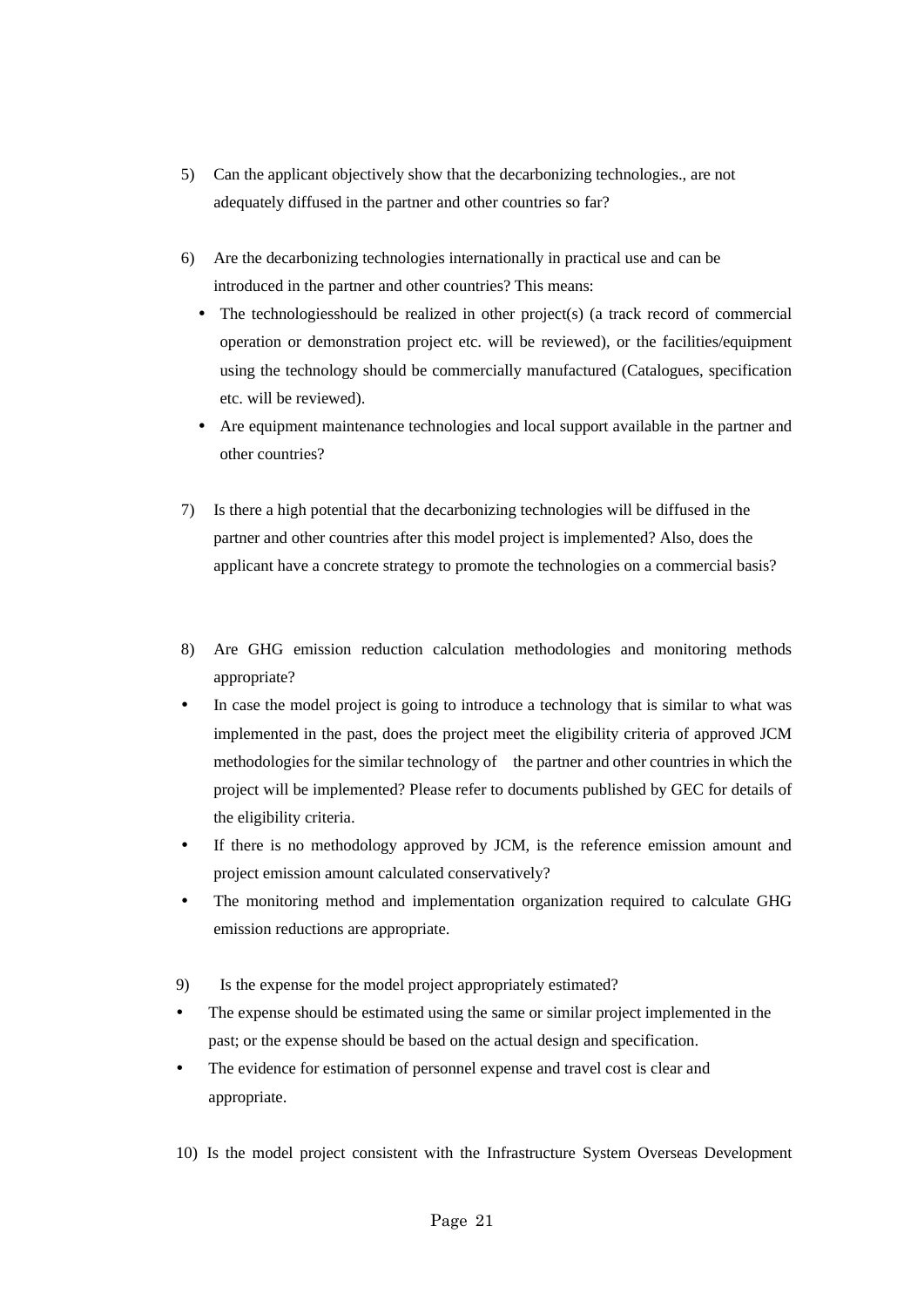Strategy 2025 (Economic Cooperation Infrastructure Strategy Council in December 2020), the Decarbonization Infrastructure Initiatives (MOEJ in June 2021), the Plan for Global Warming Countermeasures (Cabinet Decision in October 2021) and Implementation of Article 6 following COP26 (MOEJ in November 2021), etc.,?

- 11) Does the model project adhere to the environmental and social legal system requirement? The installation and operation of the facilities/equipment shall comply with the environmental laws and regulations of the partner country and refer to international practices and guidelines regarding the environmental protection (air pollution, water contamination, waste treatment, noise/vibration, ecosystem etc.).
- 12) Does it contribute to realization of SDGs (Sustainable Development Goals)? It contributes to sustainable development and the realization of SDGs (\*)and it complies with the gender guidelines. \* International goals from 2016 to 2030 described in the "2030 Agenda for Sustainable Development" adopted at the United Nations Summit in September 2015
- 13) Is the company taking the best possible measures to respect human rights (introduction of human rights due diligence process, dialogue with stakeholders, etc.) under its own responsibility in accordance with the Action Plan on Business and Human Rights (2020- 2025) ( the Inter-Ministerial Committee for Japan's National Action Plan on Business and Human Rights in October 2020) (see URL below)? https://www.mofa.go.jp/mofaj/files/100104121.pdf
- 14) If the model project is implemented in collaboration with other project that JICA or other institutions including government-affiliated financial institutions provides equity or loan, can the applicant draw a clear line between the part covered by this financial support (applicable to the extent) and the part covered by ODA under projects of JICA or government-affiliated financial institutions?
- 15) The facilities/equipment introduced by the model project shall not receive any other financial support from the Government of Japan.

#### **(2) Assessment Review**

After passing the eligibility review, the proposal will be reviewed and scored using the following assessment criteria. The project in the following 17 partner countries which have already established the JCM will be prioritized (as of 4 April 2022) Also, project proposals in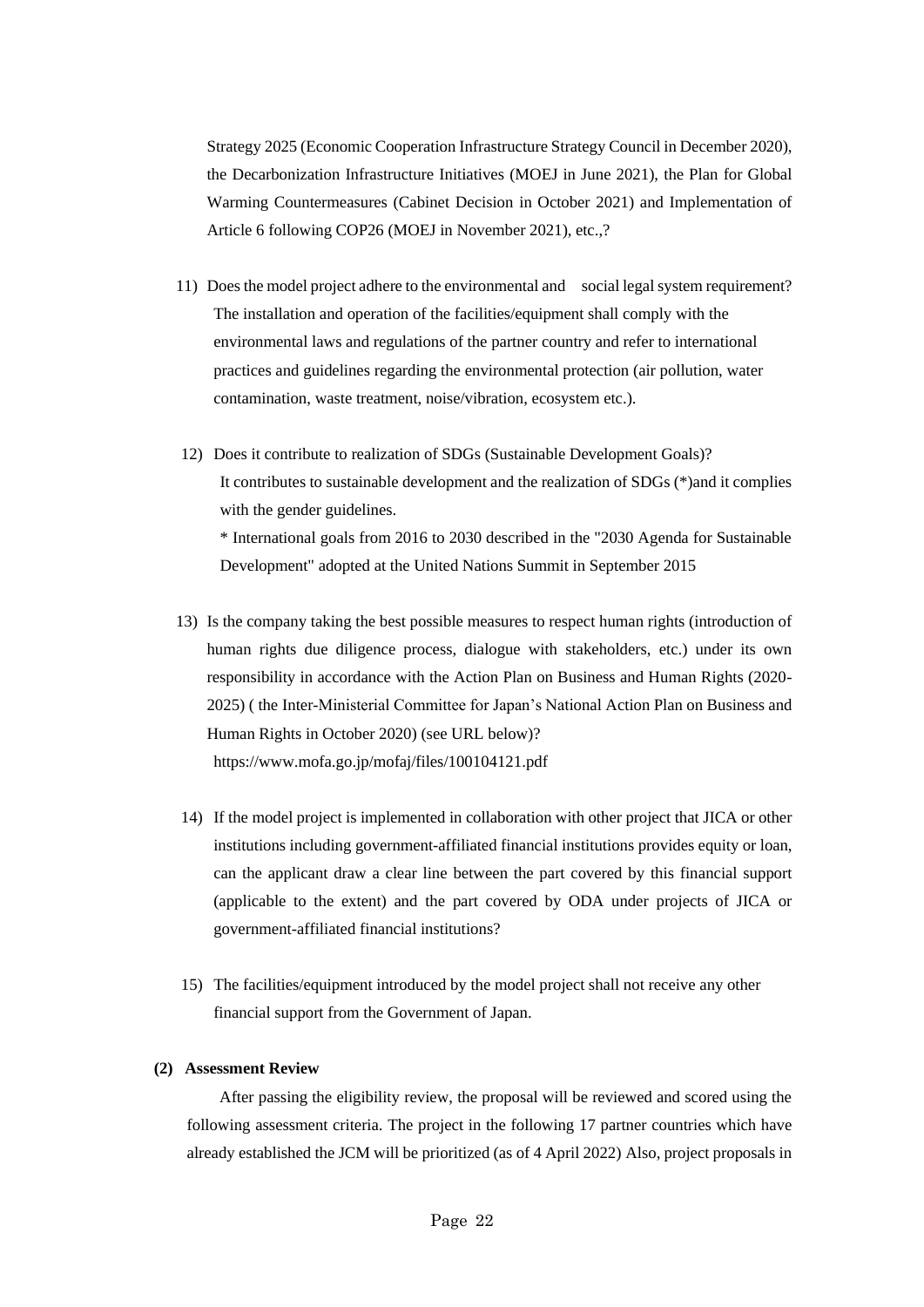the Indo-Pacific region (specifically Asia and Island regions) and African region will be received on the premise that adoption is considered in parallel with bilateral negotiations for new partner countries, based on the Implementation of Article 6 following COP26 (MOEJ in November 2021):

Mongolia, Bangladesh, Ethiopia, Kenya, Maldives, Vietnam, Laos, Indonesia, Costa Rica, Palau, Cambodia, Mexico, Saudi Arabia, Chile, Myanmar, Thailand and Philippines

- A) Robustness of the project implementation (20 points)
	- 1) Management and operational capacities of a representative participant and partner participant(s) to implement the project (10 points)
	- 2) Status of the project implementation structure (including the decision on roles of each entity in the international consortium) (10 points)
- B) Business Certainty (30 points)
	- 1) Appropriateness of the project plan (including the schedule, decisions for the project location, concession and license for the project implementation, and status of concluding a Power Purchase Agreement in case of a power generation project). When projects require participants to participate in bidding to obtain the right of project implementation, effects by the financial support of the model project and the schedule for bidding must be submitted. (10 points)
	- 2) Profitability of the project, including economic performance, forecast of cash flow and payback period (For a tentative indicator, the payback period is preferred to be 3 years or longer with the financial support.) (10 points)
	- 3) Appropriateness of financial plan (The amount of investment by each entity is clearly stated, including the certainty of financial arrangement.) (10 points)
- C) Total emission reductions of GHGs (including energy-related CO2) (25 points) Total emission reductions [tCO2eq]  $=$  GHG emission reductions per year  $[tCO2eq/y] \times$  legal durable years of the facilities/equipment as stipulated in the Japanese law [y]
- D) Cost-effectiveness of emission reductions of GHGs in terms of financial support (25 points) Cost-effectiveness for GHG emission reductions [JPY/ tCO2eq]

 $=$  Amount of financial support  $[JPY]$ ) / Total emission reductions of GHGs [tCO2eq]

Cost-effectiveness of financial support to reduce 1 ton of GHG emissions will be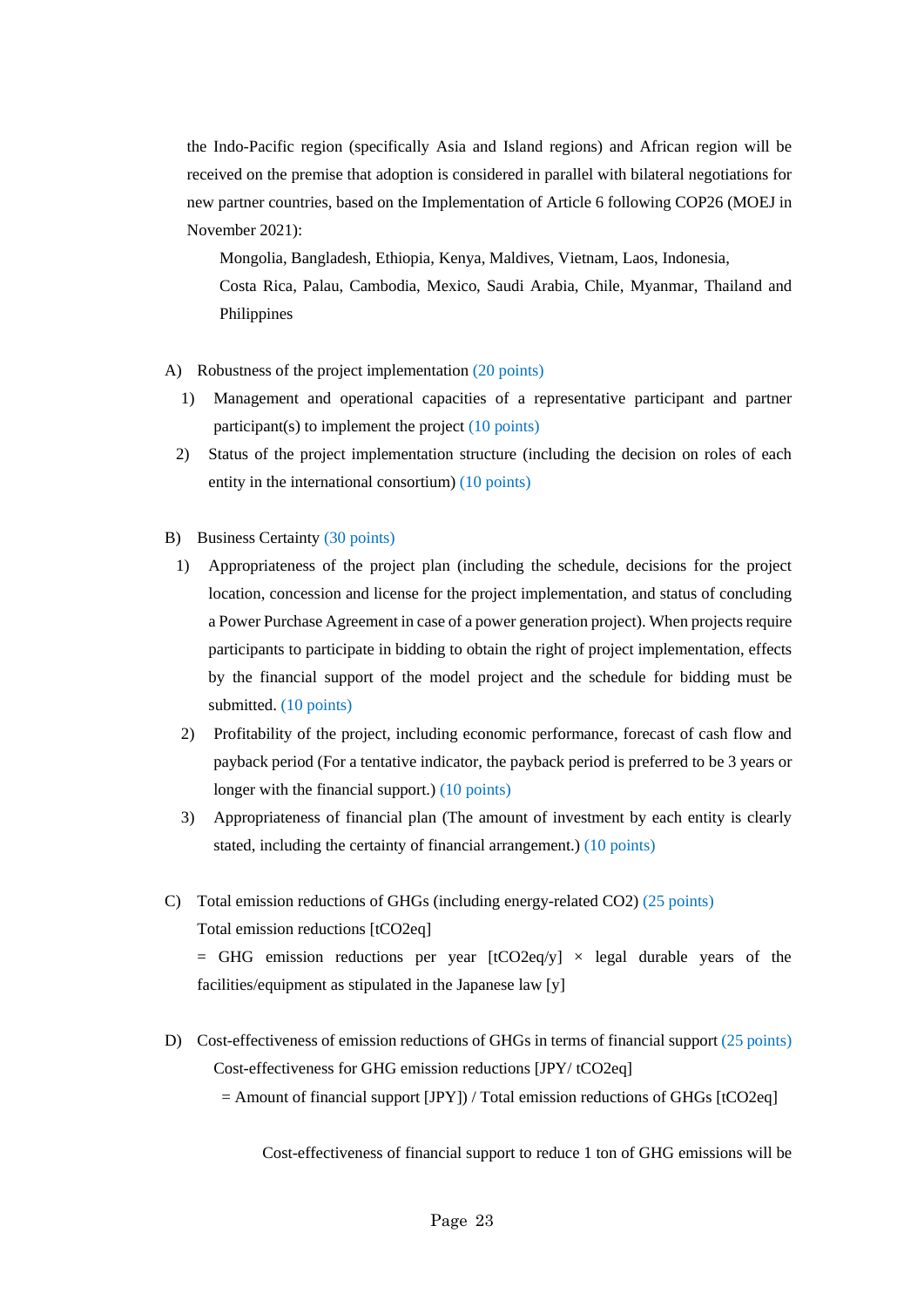evaluated. In principle, cost-effectiveness of GHG emission reductions should be 4,000 JPY/tCO2eq or lower. However, if the number of similar technological projects in a partner country is 5 or more in Annex 2 "Categorization by applied technology type, Number of JCM model project by each country", its cost-effectiveness is expected to be 3,000 JPY/tCO2eq or lower (Solar power projects in Vietnam, Chile, Palau and the Philippines and chiller for air conditioning projects in Vietnam and Thailand). If the number of similar technological projects in a partner country is 10 or more, the cost effectiveness is expected to be 2,500 JPY/tCo2eq or lower ( hydropower projects in Indonesia) . If the number of similar technological projects in a partner country is 20 or more, the cost effectiveness is expected to be 2,000 JPY/tCo2eq or lower. (Solar projects in Thailand) .

 For tentative indicators, the cost effectiveness guide for a solar power project (except Thailand) is 2,500JPY/tCo2eq and for a hydropower project is 500JPY/tCo2eq.

Please refer to the relevant Japanese law for legal durable years. However, in case of the JCM Eco Lease scheme, monitoring period is equal to the lease period of the project.

#### E) Additional points (10 points)

- Projects that completed the Program to Demonstrate Decarbonizing Technology for Realizing Co-Innovation and its predecessor program.
- Projects that introduce following leading decarbonizing technologies that are among the focus areas for JCM according to the Infrastructure Initiative for Decarbonization (MOEJ in June 2021) (\*Excluding countries that have already introduced or are introducing these technologies as JCM model projects):
	- 1) Renewable Energies (Solar Power, Wind Power, Hydro Power, Geothermal Energy, Biomass Energy, Green Hydrogen, and so forth)
	- 2) Green Logistics including Cold Chain (Non-Fluorocarbon Cooling System, Modal Shift, Airports, Ports and Harbors, and so forth)
	- 3) Waste management Infrastructure (Waste to Energy, and so forth)

\* \* \*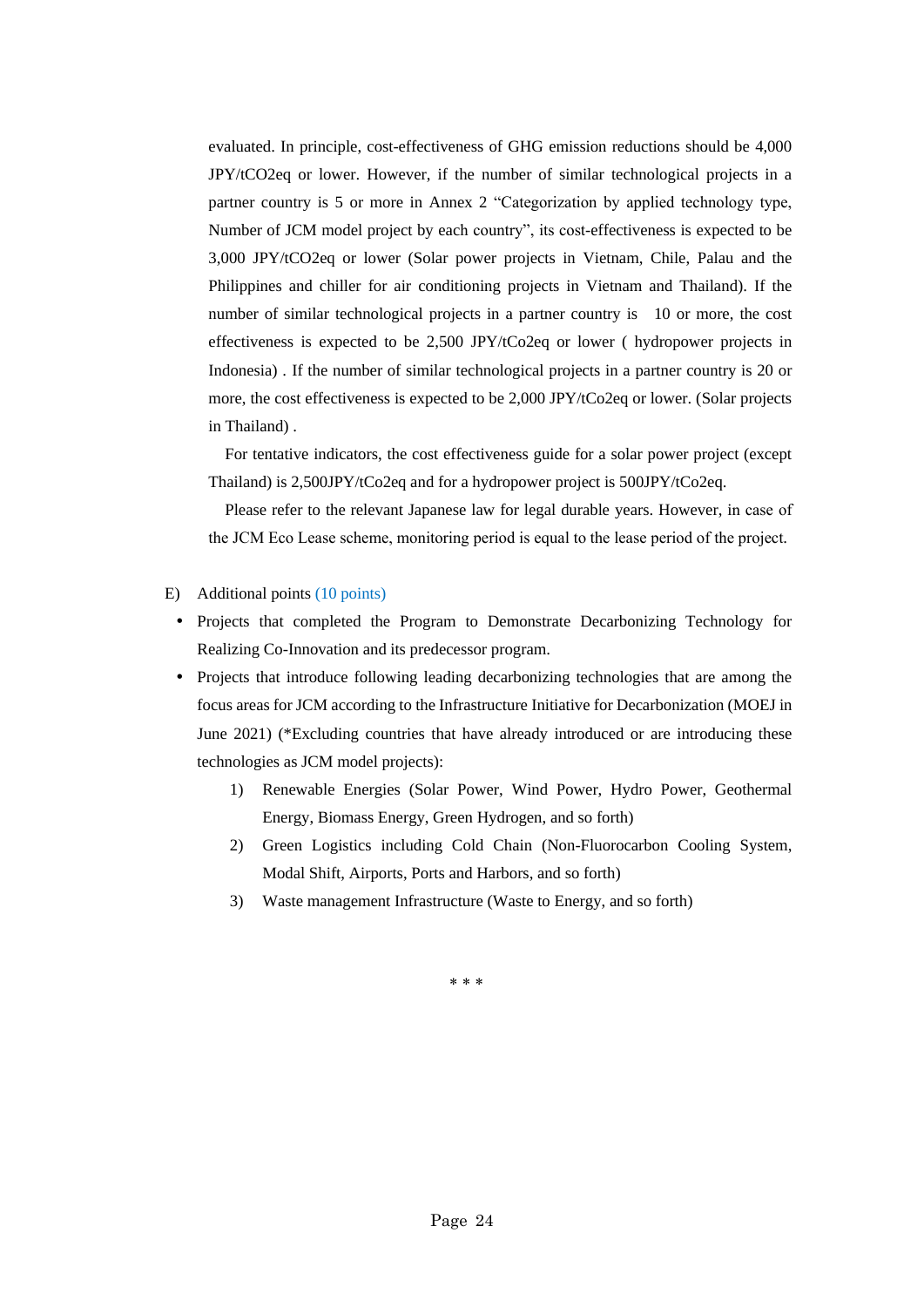## <span id="page-27-0"></span>Annex 2 Categorization by applied technology type, Number of JCM model project by each country

## (As of 6 April 2022)

|                                |                                                                     | If one JCM model preject applies several technologies, the numbers are counted for each technology,<br>Percentage of Financial Support |           |    | Write   D project = Up to 50%               |    |                      | <b>Visitow</b>      |                    | $1.3$ project(1) = $1/\rho$ to $40\%$ |                       |               |                    |        |                         |                    | Grange, more than 4 perjects = Up to 30% |                          |          |                         |
|--------------------------------|---------------------------------------------------------------------|----------------------------------------------------------------------------------------------------------------------------------------|-----------|----|---------------------------------------------|----|----------------------|---------------------|--------------------|---------------------------------------|-----------------------|---------------|--------------------|--------|-------------------------|--------------------|------------------------------------------|--------------------------|----------|-------------------------|
| <b>Sector</b>                  | Technology                                                          | <b>JCM Methodology</b>                                                                                                                 |           |    | Mospola Neutrien (Thirdeal Kenya   Holdbrid |    |                      | Ulet<br><b>Nark</b> | List<br><b>FDR</b> | <b>GROSS</b>                          | <b>Coldo</b><br>Rica. | <b>Hetter</b> | <b>Cardinal in</b> | Megina | Stuff.<br><b>Arabia</b> | Chile <sup>1</sup> |                                          | Hyannar Thatta dimension |          |                         |
|                                | Air Comptening System                                               | VN_AH106, ID_AM004                                                                                                                     | <b>HN</b> | 斯  | IΤ                                          | सा | WV                   | W<br>а              | TX.                | ю                                     | τε                    | PW            | खा                 | PO.    | ब्र                     | π                  | <b>MM</b>                                | ग्रह<br>τ                | FH.<br>Ŧ |                         |
|                                | Chiler                                                              | ED AMIOI, VN AMOLI, ID AMOUZ<br>CR_AMOD2, KH_AMOD3, TH_AM003,<br>TH, AMOUS                                                             |           | z  |                                             |    |                      | н                   |                    | T.<br>4                               |                       |               | ı                  |        |                         |                    |                                          | 5                        |          | 18                      |
|                                | Refrigeration                                                       | ID_APOID, HM_AMOUZ, TH_AMUDI,<br>TH_ARG11, TH_ARG13                                                                                    |           |    |                                             |    |                      |                     |                    | <b>T</b>                              |                       |               |                    |        |                         |                    | ×                                        | ×                        |          | V.                      |
|                                | Absorption Chiler (Aing Wade)                                       |                                                                                                                                        |           |    |                                             |    |                      |                     |                    |                                       |                       |               |                    |        |                         |                    |                                          |                          |          |                         |
|                                | Heat<br>Seirling Induction Type Ar-                                 | D_49022                                                                                                                                |           |    |                                             |    |                      |                     |                    | ä                                     |                       |               |                    |        |                         |                    |                                          | ä,                       |          | 4                       |
|                                | conditioning System                                                 | TH, AMODE                                                                                                                              |           |    |                                             |    |                      |                     |                    |                                       |                       |               |                    |        |                         |                    |                                          | r                        |          | 1                       |
|                                | Fridge and Freezer Showcase   30_AM008, TH_AM014                    |                                                                                                                                        |           |    |                                             |    |                      |                     |                    |                                       |                       |               |                    |        |                         |                    |                                          |                          |          | ī                       |
|                                | Boler                                                               | HN AHIOZ, ID, AHIIS,<br>MM_AM003, TH_AM0LD                                                                                             | z         |    |                                             |    |                      | ż                   |                    | ٠                                     |                       |               |                    | л      |                         |                    | 2                                        | s.                       |          | 13                      |
|                                | Heat Hedium Board                                                   |                                                                                                                                        |           |    |                                             |    |                      |                     |                    | Ŧ                                     |                       |               |                    |        |                         |                    |                                          |                          |          | Ŧ                       |
|                                | Double Bundle-type Hweb Pump V. M. AM012, ID. AM010.                |                                                                                                                                        |           |    |                                             |    |                      |                     |                    | т                                     |                       |               |                    |        |                         |                    |                                          | τ                        |          | T                       |
|                                | Water Heater Using Waster<br>Heat                                   | CR AMOUS                                                                                                                               |           |    |                                             |    |                      |                     |                    |                                       | ٠                     |               |                    |        |                         |                    |                                          |                          |          | 1                       |
|                                | Waste Heat Recovery System TH, AN012                                |                                                                                                                                        |           |    |                                             |    |                      |                     |                    |                                       |                       |               |                    |        |                         |                    | т                                        |                          |          | $\overline{\mathbf{1}}$ |
|                                | Heat Exchanger                                                      |                                                                                                                                        |           |    |                                             |    |                      |                     |                    |                                       |                       |               |                    |        |                         |                    |                                          |                          |          |                         |
| 1 treny                        | Transformer                                                         | VN_ARE05, LA_AR003                                                                                                                     |           |    |                                             |    |                      | а                   | ٠                  |                                       |                       |               |                    |        |                         |                    |                                          |                          |          | τ<br>Ŧ                  |
| <b>Efficency</b>               | LED Lighting<br>LED Lighting with Dimming                           | ID ANDES, 1D AMERO                                                                                                                     |           |    |                                             |    |                      |                     |                    | Ξ                                     |                       |               |                    |        |                         |                    |                                          | т                        |          |                         |
|                                | System:                                                             | IS_AP018, RH_AM101                                                                                                                     |           |    |                                             |    |                      | R                   |                    | T                                     |                       |               | T                  |        |                         |                    |                                          |                          |          | $\ddot{\phantom{a}}$    |
|                                | Pump                                                                | VN_AMD13                                                                                                                               |           |    |                                             |    |                      | τ                   |                    |                                       |                       |               |                    |        |                         |                    |                                          |                          |          | τ                       |
|                                | Air Compretdor                                                      | THE AMOUZ                                                                                                                              |           |    |                                             |    |                      | $\mathbf{I}$        |                    |                                       |                       |               |                    |        |                         |                    |                                          | т                        |          | ï                       |
|                                | Aeration System                                                     | ID AM024                                                                                                                               |           |    |                                             |    |                      |                     |                    |                                       |                       |               |                    |        |                         |                    |                                          |                          |          | t                       |
|                                | Regenerative Burners                                                | <b>ID_AMODA</b>                                                                                                                        |           |    |                                             |    |                      |                     |                    |                                       |                       |               |                    |        |                         |                    |                                          |                          |          | T.                      |
|                                | Gas Fired Furnace                                                   | <b>VN AMOUS</b>                                                                                                                        |           |    |                                             |    |                      |                     |                    |                                       |                       |               |                    |        |                         |                    |                                          |                          |          | 1                       |
|                                | Gas Fined Metting Furnace                                           |                                                                                                                                        |           |    |                                             |    |                      |                     |                    |                                       |                       |               |                    |        |                         |                    |                                          |                          |          | t                       |
|                                | Air Candidoning Control System VII, ANDIS                           |                                                                                                                                        |           |    |                                             |    |                      |                     |                    |                                       |                       |               |                    |        |                         |                    |                                          | т                        |          | ī                       |
|                                | Freaquency Inverter for Pump KH_AMBES                               |                                                                                                                                        |           |    |                                             |    |                      | Ŧ                   |                    |                                       |                       |               | ×                  |        |                         |                    |                                          |                          |          | $\overline{2}$          |
|                                | Learn                                                               | BD_AR000, ID_AR031, TH_AR004<br><b>ID ANOUR</b>                                                                                        |           | T  |                                             |    |                      |                     |                    | 2                                     |                       |               |                    |        |                         |                    |                                          | ī                        |          | $\overline{4}$<br>t.    |
|                                | <b>GM Conugated Certons</b><br>Battery Case Ferming Device VA_AH109 |                                                                                                                                        |           |    |                                             |    |                      |                     |                    |                                       |                       |               |                    |        |                         |                    |                                          |                          |          |                         |
|                                | Electrolyzer in Chlorine                                            | SA, AMODE, TH, AMOLS                                                                                                                   |           |    |                                             |    |                      |                     |                    |                                       |                       |               |                    |        | Ł                       |                    |                                          | ĸ                        |          | z                       |
|                                | Production                                                          |                                                                                                                                        |           |    |                                             |    |                      |                     |                    |                                       |                       |               |                    |        |                         |                    |                                          |                          |          |                         |
|                                | Wire Stranding Nachines                                             | VN, AMOLE                                                                                                                              |           |    |                                             |    |                      | ÷                   |                    | Ŧ                                     |                       |               |                    |        |                         |                    |                                          |                          |          | τ                       |
|                                | Autoclave<br>Multi-effect Distillation System                       | IS 24931                                                                                                                               |           |    |                                             |    |                      |                     |                    |                                       |                       |               |                    |        |                         |                    |                                          |                          |          | T<br>ı                  |
|                                |                                                                     | <b>ID AWAY</b>                                                                                                                         |           |    |                                             |    |                      |                     |                    | Ŧ                                     |                       |               |                    |        |                         |                    |                                          |                          |          | τ                       |
|                                | Iroedien Moding Machine                                             | HN AHIRS, 8D AMOD2, KE AMOD2,                                                                                                          |           |    |                                             |    |                      |                     |                    |                                       |                       |               |                    |        |                         |                    |                                          |                          |          |                         |
|                                | Solar Power Plant                                                   | MV_AMODE, VN_AMOD?, LA_AMOD2,<br>ID_AMO13, CR_AMIDG, FW_AMOD1,<br>KH_AMDE2, MSL_AMEDS, CL_AMDE1,<br>TH, AMOU2, TH, AMOU2               | ٠         | ÷. | ×                                           | ٠  | n.                   | u                   | ٠                  | a                                     | ٦                     | x             | ٠                  | a      | Ŧ                       |                    | T                                        | 20                       |          | $\frac{1}{2}$           |
|                                |                                                                     | Solar Power Plant with Battery Mv., AN002, SD., AHSL7, CL., AM002.                                                                     |           |    |                                             |    |                      |                     |                    | т                                     |                       |               |                    |        |                         |                    |                                          | r                        |          | z                       |
| 2. Revenistin                  | Small Hydropower Plant                                              | KE ANDOL 10 ANOIS, 10 ANS21.<br>TRONA_HM                                                                                               |           |    |                                             |    |                      |                     |                    | 10                                    |                       |               |                    |        |                         |                    |                                          |                          | з        | 12                      |
| bwgr                           | Wind Power Plant                                                    |                                                                                                                                        |           |    |                                             |    |                      |                     |                    |                                       |                       |               |                    |        |                         |                    |                                          |                          | τ        | t                       |
|                                | Gesthermal Pearer (Briary)                                          |                                                                                                                                        |           |    |                                             |    |                      |                     |                    |                                       |                       |               |                    |        |                         |                    |                                          |                          |          | τ                       |
|                                | Geothermal Pewer (Fluith)                                           |                                                                                                                                        |           |    |                                             |    |                      |                     |                    |                                       |                       |               |                    |        |                         |                    |                                          |                          |          | t                       |
|                                | <b>Biomass Priver Plant</b>                                         | ID_AM027, MM_AM004                                                                                                                     |           |    |                                             |    |                      |                     |                    |                                       |                       |               |                    |        |                         |                    |                                          |                          |          | $\overline{4}$          |
|                                | Biogas Power Plant                                                  |                                                                                                                                        |           |    |                                             |    |                      |                     |                    |                                       |                       |               |                    |        |                         |                    |                                          |                          |          | x                       |
|                                | Sionsas boiler                                                      |                                                                                                                                        |           |    |                                             |    |                      |                     |                    |                                       |                       |               |                    |        |                         |                    |                                          | τ                        |          | Т                       |
|                                | <b>Brogas</b> bolen                                                 |                                                                                                                                        |           |    |                                             |    |                      |                     |                    |                                       |                       |               |                    |        |                         |                    |                                          |                          |          | $\mathbf{r}$            |
|                                | liternass Co-peneration                                             | <b>COSMA TE</b>                                                                                                                        |           |    |                                             |    |                      |                     |                    |                                       |                       |               |                    |        |                         |                    |                                          | т                        |          | 7                       |
| 3. Etherweise                  | Power Generation by Waste.<br>Heat Recovery                         | E1 ANGEL, MM. AMOUS, TH. AMOU?                                                                                                         |           |    |                                             |    |                      |                     |                    | x                                     |                       |               |                    |        |                         |                    | ٠                                        | т                        |          | ä                       |
| of Energy                      | Gas Co-generation                                                   | TO_AM016, TD_AH1023, TH_AM009                                                                                                          |           |    |                                             |    |                      |                     |                    | a.                                    |                       |               |                    |        |                         |                    |                                          | ×                        |          | 5                       |
|                                | Waste-to-Einergy Plant                                              | HM_ANXXI                                                                                                                               |           |    |                                             |    |                      |                     |                    |                                       |                       |               |                    |        |                         |                    |                                          |                          |          | z                       |
| 4. Mack Hardley<br>and Depala! | Power Generation by Methane                                         |                                                                                                                                        |           |    |                                             |    |                      |                     |                    |                                       |                       |               |                    | d.     |                         |                    |                                          |                          |          | Ł,                      |
|                                | Receivery                                                           |                                                                                                                                        |           |    |                                             |    |                      |                     |                    |                                       |                       |               |                    |        |                         |                    |                                          |                          |          |                         |
|                                | Digital Tachograph System                                           | VAL AREOZ                                                                                                                              |           |    |                                             |    |                      |                     |                    |                                       |                       |               |                    |        |                         |                    |                                          |                          |          | ı                       |
| S. Yemapotators                | CNG-Diesel Hybrid Bus                                               | ID AND RE                                                                                                                              |           |    |                                             |    |                      |                     |                    |                                       |                       |               |                    |        |                         |                    |                                          |                          |          | t                       |
|                                | Reefer Container                                                    |                                                                                                                                        |           |    |                                             |    |                      |                     |                    |                                       |                       |               |                    |        |                         |                    |                                          |                          |          | T.                      |
| Tetal                          | Number of behindings: 49                                            | No. of Methodology : 82                                                                                                                | 省         | 4  | t                                           | s  | $\ddot{\phantom{1}}$ | 40                  | 5                  | 45                                    | 3                     | 5             | B.                 | 5      | $\mathbf{a}$            | 番                  | 11                                       | 53                       | 15       | 213                     |